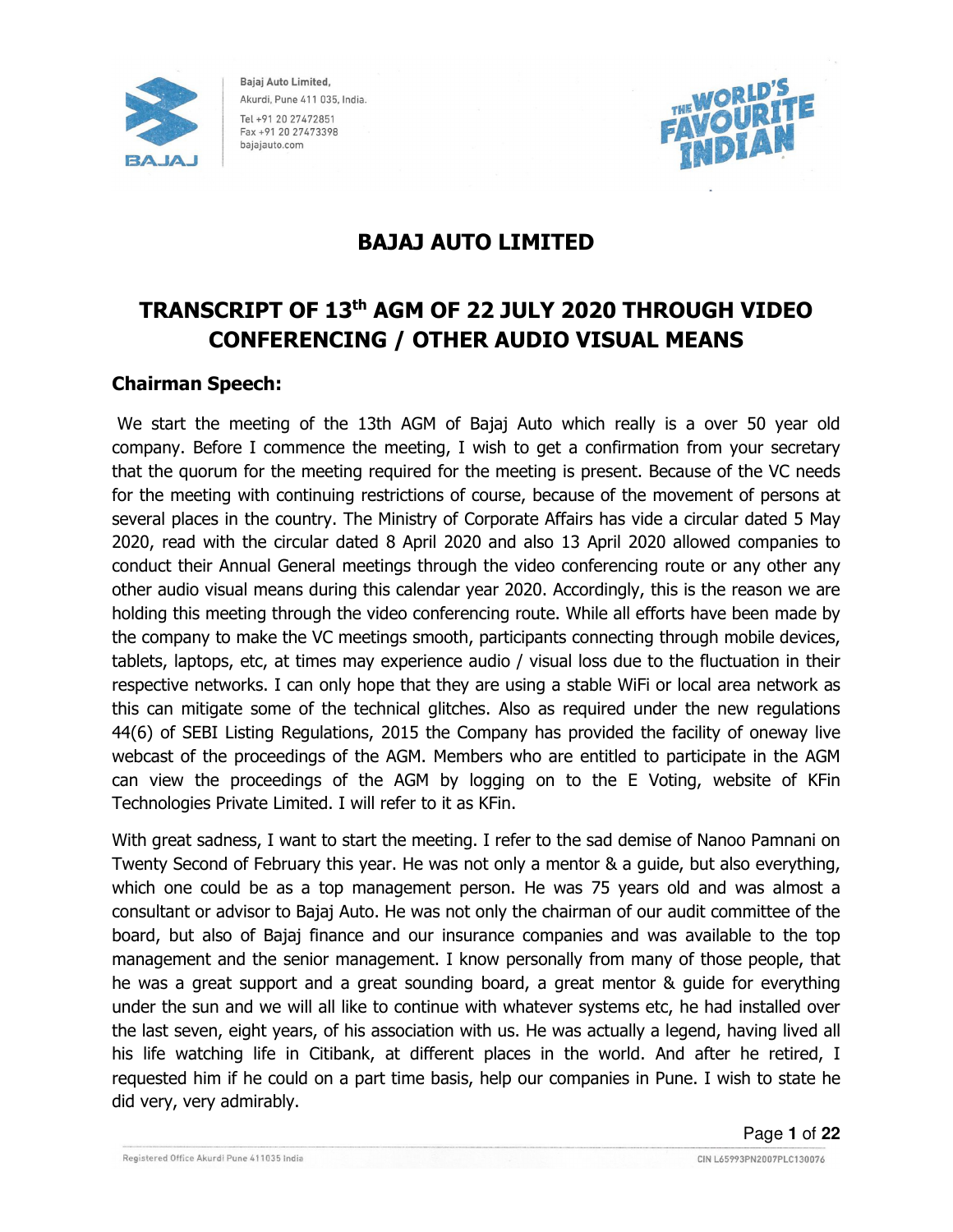



I would also like to welcome Abhinav in this AGM. He was also present in the board meeting and the Audit Committee. We are excited that Nanoo Pamnani has been replaced by Shri. Abhinav Bindra who is especially welcome because its his first AGM naturally, because he's just been appointed to the board. I welcome him to this AGM. He is globally known and definitely known all over the country in India as the only individual Olympic gold medalist. And I would also like to mention that this brings diversity as he's an outstanding professional sportsman. And that's what everybody here will know. But he brings in diversity to the company's board, which we would like & which I personally would like as the Chairman and also the board members would like and also requirement of the Ministry of Corporate Affairs that the composition of the board apart from being competent or having domain expertise, etc, etc, should provide for diversity. We have in this 16 member Board, two ladies and the requirement is only of one lady, But we have two ladies both outstanding and they're always there, Lila Poonawalla and Gita Piramal. And we have people from different fields in business, chartered accountants, lawyers, & different kinds of fields. I would also mention that Abhinav is not only a sportsman who has retired but he's also to some extent in business. He runs a gym, specialized gym for sportsmen, in about five different cities. And I'm mentioning this not because of the gym, but he is a businessman to that extent and while I may not know all the details, he's also involved in one of the committees of the International Olympic organization. So he is not only a shooter, but I think he will contribute quite effectively, to the deliberations of the board of directors of this company.

Now, I would like to mention that directors including independent directors and a few other key persons are present at this meeting but by video conference .I would like to call out each director to introduce himself to the shareholders. And I would start with myself, I'm Rahul Bajaj, the chairman of the company attending this AGM from the Pune from Registered Office of Bajaj Auto.

## Rajiv Bajaj:

I am Rajiv Bajaj, the Managing Director, attending the AGM at Bajaj Auto, Akurdi.

## Sanjiv Bajaj:

I am Sanjiv Bajaj, a Non-executive Director of the company, again attending the AGM from the Registered Office, Akurdi.

## Pradeep Srivastava:

I am Pradeep Srivastava, Executive Director, Bajaj Auto, attending the AGM from the Registered Office, Akurdi.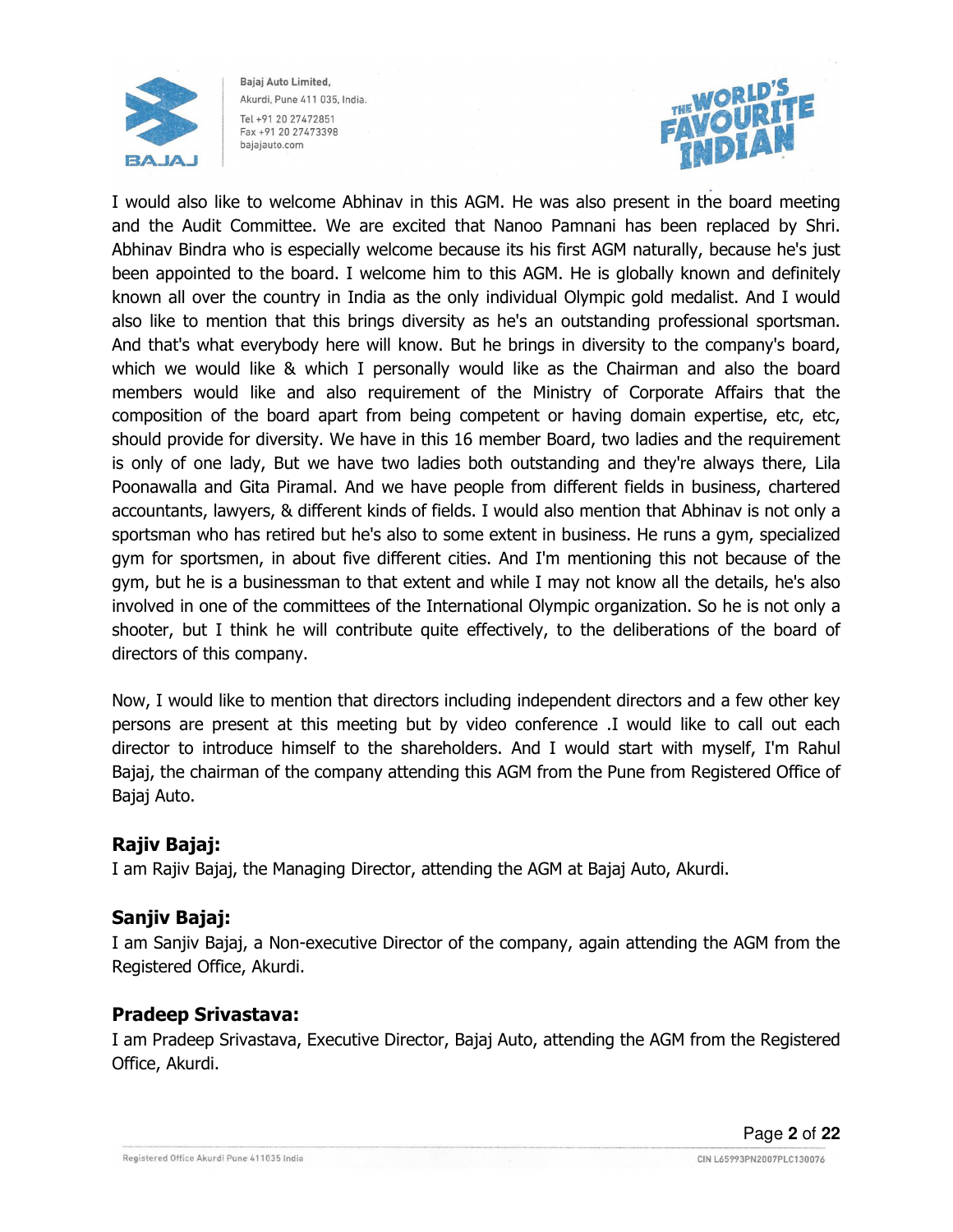



## Rakesh Sharma:

I am Rakesh Sharma, Executive Director, attending the AGM from the Registered Office of Bajaj Auto in Pune.

**D J Balaji Rao:** I am an Independent Director, attending from Bengaluru.

#### Dr. Gita Piramal:

I am Dr. Gita Piramal, an independent director of the company, attending the AGM from my residence in Mumbai.

#### Dr. Naushad Forbes:

I am Naushad Forbes, an independent director of the company attending the AGM from my residence in Pune.

#### Dr. Omkar Goswami:

Yeah, this is Omkar Goswami, an independent director of Bajaj Auto and attending the AGM from my residence in New Delhi.

## Anami Roy:

I am Anami Roy, an independent director of the company, also the chairman of the audit committee. I'm attending this AGM from my residence in Pune.

#### Ms. Lila Poonawalla:

I'm Mrs. Lila Poonawalla, an independent director of the Company, participating in this AGM from my office in Pune.

## Pradip Shah:

I am Pradip Shah, an independent director of the Company, attending the AGM of Bajaj Auto from my home in Mumbai. Thank you.

## Abhinav Bindra:

I'm Abhinav Bindra, an independent director, attending the AGM from my Chandigarh residence.

## Madhur Bajaj:

I am Madhur Bajaj, Non-independent director of the Company. And I am attending this AGM from my home in Pune. Thank you.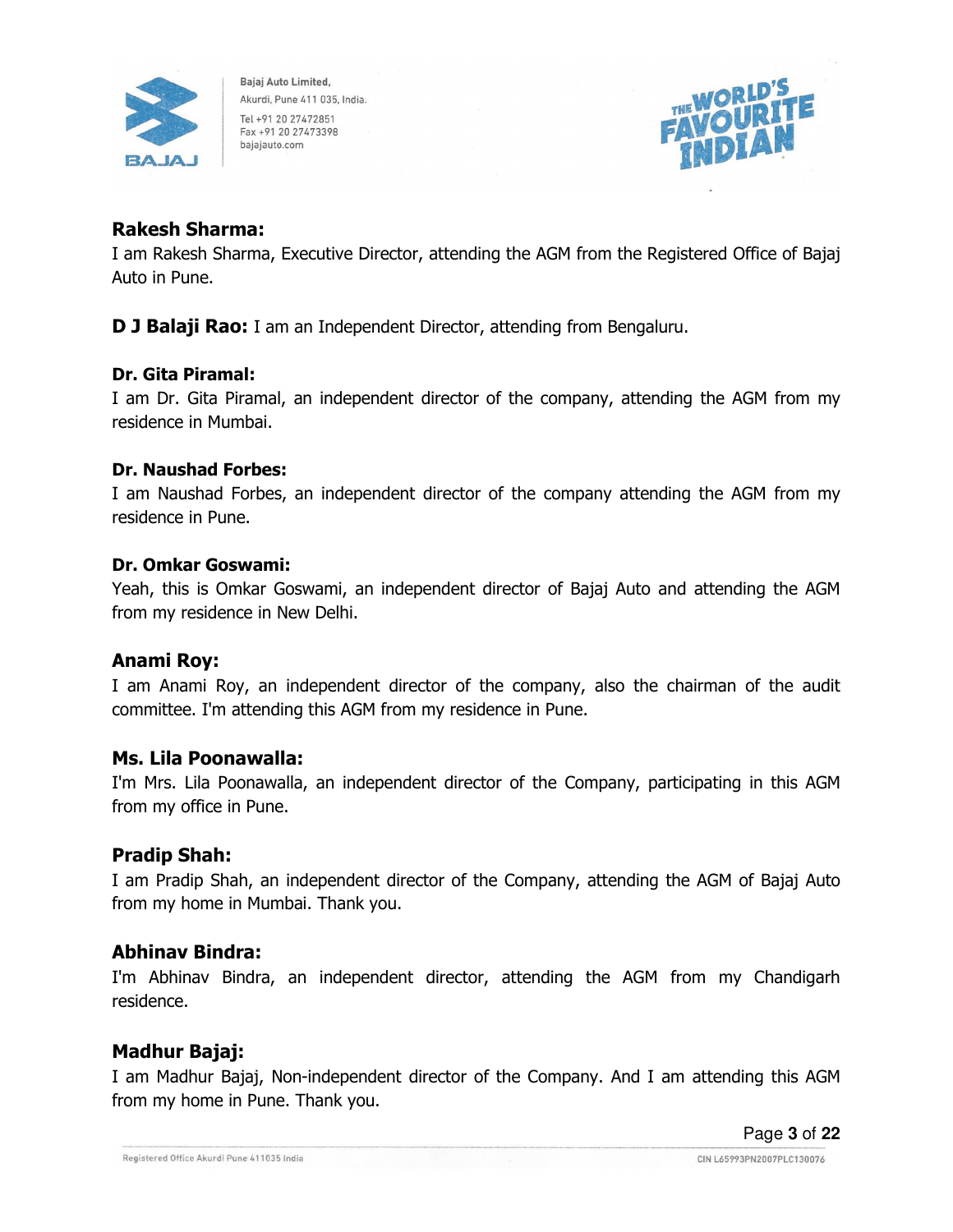



## Mr. Shekhar Bajaj:

 I am Shekar Bajaj non independent director. And I am attending this AGM from my home in Bombay. Thank you.

## Niraj Bajaj:

I am Niraj Bajaj, a non-executive director of the company attending the AGM from my Mumbai residence. Thank you.

## Chairman:

Okay, I think that completes the roll call. Incidentally, this sheet which has been given to me mentions the three promoter directors at the end, which is very appropriate, I think the promoter director should really be at the end. I would also like to inform the shareholders that the statutory auditors, namely Shri Arvind Sethi and Shri Paul Alvares and Shri Vikas Kutty SRBC & CO. LLP and also secretarial auditor Shri Shyamprasad Limaye are present at the meeting by video-conference. I would also like to announce that this is required even without video conference. Directors report, standalone and consolidated financial statements and auditor's report thereon, the secretarial auditor's report, audit report, register directors and KMP & their shareholdings under Section 170 of the Companies Act 2013. Register contracts under Section 189 of the Companies Act 2013, and lastly, certificate from the statutory auditors of the company, certifying that the Bajaj Auto's employee stock option scheme is in accordance with the SEBI (Share based Employee Benefits) Regulations of 2014, and the members' resolutions are available for inspection through electronic mode as prescribed under the Ministry of Corporate affairs circulars. Incidentally, because of this VC business, the proxy system has been done away with for this meeting by the government by the Ministry of Corporate affairs. However, resolutions under Section 113 of the Companies Act 2013 are allowed for giving authorization to attend and to vote at this meeting. Resolutions under Section 113 of the Companies Act 2013 for authorization to attend and to vote in respect of 136 million odd share that is 13.6 crore shares have been received and that represents 47.31% percent of the Company's aggregate Paid-up share capital.

I also move as is usually done that the notice of the meeting and the directors' report with consent of the members present be taken as read. Also, under the Companies act, as most of the shareholders who attend these meetings are aware, & as per the secretarial standards, the auditor's reports on the standalone and consolidated financial statements and the secretarial audit report are to be read only when there are qualifications or adverse observations or comments in the report.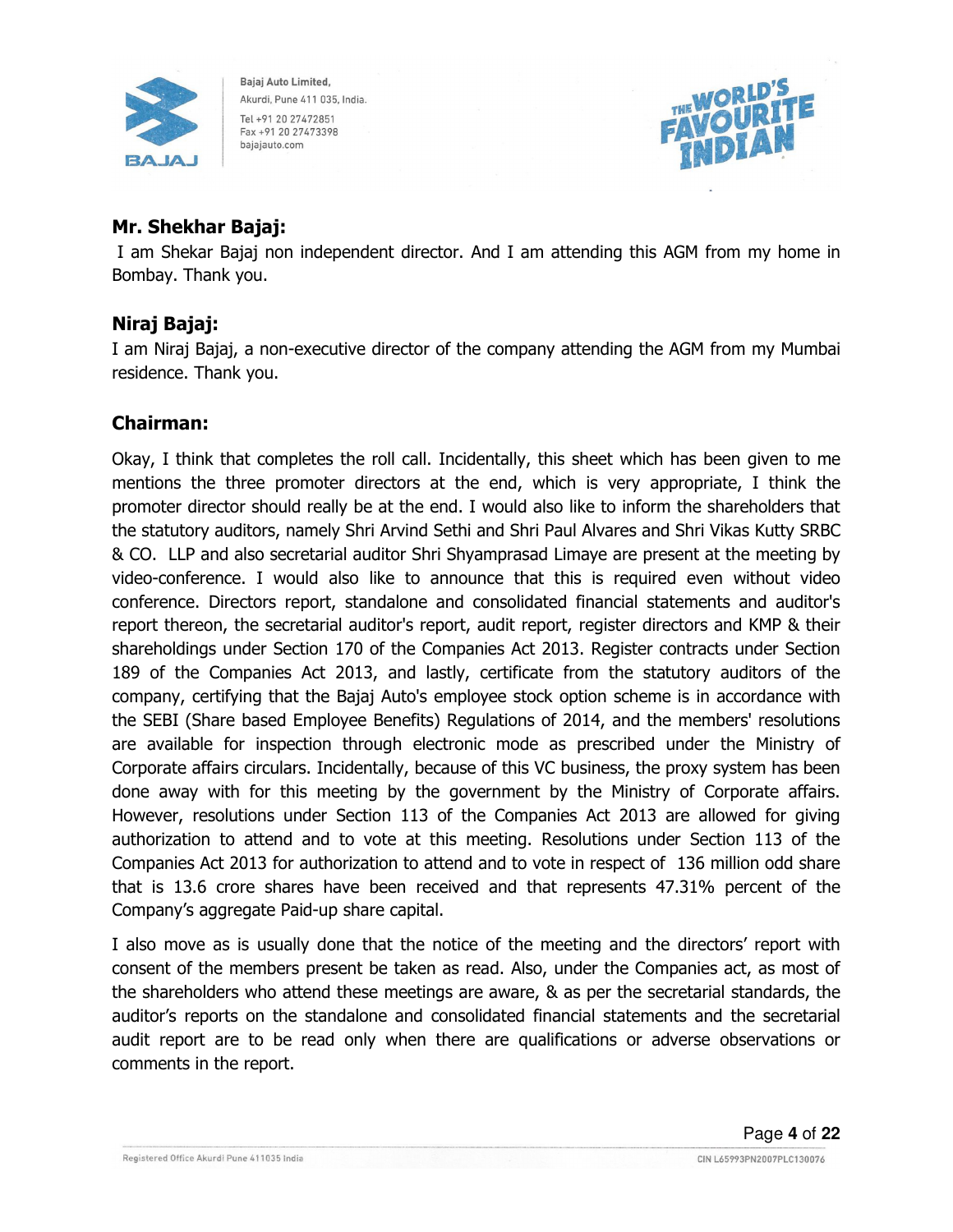



Since there are no such qualifications, there never have been, at least to the best of my knowledge, no such qualifications, observations or comments, the auditor's reports and the secretarial audit report, as in the past few years will not be read out at the meeting. I would just like to mention, your questions will come up later and people will answer those, I think by our two executive directors and the CFO. And maybe, MD Rajiv Bajaj will answer the questions and they will cover a lot of things.

But I've been asked to mention overall about the year gone by, and also the quarter gone by. But I'll go more by the quarter gone by. The quarter one of financial year of 2021 has been obviously, an extremely challenging quarter due to the unprecedented COVID-19 pandemic lockdown and other containment, precautionary measures, which however resulted in not only people not being able to come to work to the plants that we have three plants in Chakan and Aurangabad in Waluj. Both are in Maharashtra, and also in Pantnagar in Uttarakhand also in Akurdi, which has our headquarters and head office, we have a fairly large R&D Department. And the COVID pandemic has resulted in disrupted supply lines and a sharp decline in the overall demand.

The impact of the pandemic was experienced not only in India, but also in countries across the globe and this company, as you may know, at least in the auto industry, especially in the two wheeler & Three Wheeler industry exports in a big way. Probably I'm not very sure of the figures, you export almost 40-45% of our total production by different figures, by numbers and also by value. And I think not only are we by far the largest exporter of two and three wheelers in the country, but also very large as compared to number two. You know, while we have restarted operations, after the initial lockdowns of the long lockdown gone, but sporadic localized lockdown are disrupting the supply chain all over the country and we have supplies from all over the place in Chennai .or Madurai, Kolhapur etc. & in various other places and that if the vendor is not able to function, obviously we can't get the components and that prevents the vehicles to be assembled. Similarly, dealers may not be in a place where they are able to function properly, where the customers will come to them and that prevents getting orders from the dealers or getting payment from them as much as possible. Now, I'll give you a few highlights of the company for FY 2020-21; total volumes 443,103 units, turnover is Rs. 3,417 crores, Revenue from operations is Rs. 3,079 crores, operating EBITDA is Rs. 441 crores, operating profit Rs. 376 crores i.e. profit before tax, because its other income comes in their profit before tax & is Rs. 682 crores, profit after tax is Rs. 528 crores. This is just a quarterly profit, and I won't go into other figures.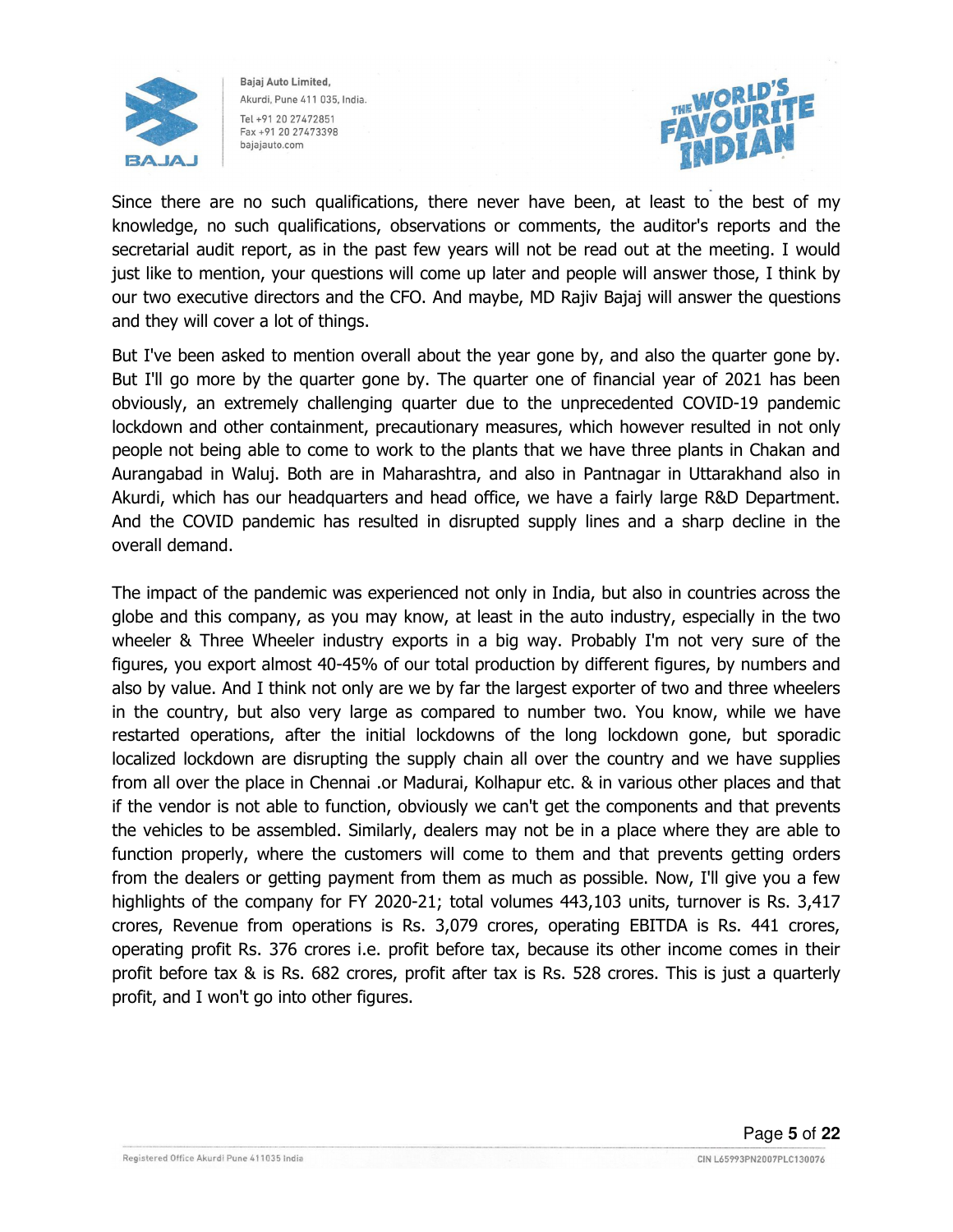



In spite of the pandemic not only in India but in various countries of the world, for quarter one, Bajaj Auto recorded sales of over 251,000 units, exports or international business in value terms were US dollars 217 million, which is equivalent at the current rate of exchange Rs. 1,651 crore, motorcycles sold for 213,000 units and commercial vehicles over 37,000 units, but both domestically and internationally I think the commercial vehicles demand specially domestically are low as they have to borrow against paying the price of the vehicle & they have to pay monthly installments and if they don't, when the customer is not there, then then how can they do all this? I would also like to mention two different kinds of things. One is the direct cost-related measures for Bajaj Auto we have provided to our partners and connected people. We have helped the end customers, dealers, vendors and employees by giving extension of free service and warranty period, free distribution of COVID safety kits under the CSR program for all existing drivers of three wheelers, commercial vehicles and across brands. Pre battery checkup camp to increase footfalls in service centers and the branded thing called Bajaj Secure where you enter a dealership or Bajaj or place where Bajaj Secure is mentioned. The person concerned can feel confident that it is safeguarded against the Coronavirus.

The second initiative, which is to communicate to the people at large that our outlets are open for business and which meet the required safety and social distancing norms. We continue to pay on the due dates to all our business partners as per past practice of payments and including to vendors and we help them to get facilities with bankers and to avail credit facilities. Finally, the salaries were paid to all employees of Bajaj auto for the entire period from March to June 2020.

We also permitted them where possible to work from home. In general, I would say apart from these specific matters relating to COVID-19 that we committed early March when the lockdown was imposed; Around March 25 I think we committed on March 27 or March 28 by a declaration made under my signature, 100 crores of rupees towards not just general philanthropy or otherwise which we do anyway, but for COVID-related matters; We committed that around March 27, 28 for the rest of this year. And board has committed to spend against this hundred crore rupees, Rs. 70 crores in various areas including upgradation of health care in Maharashtra, Rajasthan and Uttarakhand, rural healthcare upgradation, alternative livelihood specially for rural communities. More than 40 lakh meals and dry rations have been distributed, 10 district and rural hospitals are being upgraded. And Pune's largest COVID care center with 2800 beds, with our support has just opened. Four and a half crores worth of PPE's personal protective equipment's have been distributed. And COVID awareness and support campaigns are running in over 500 villages. And we have also been distributing homeopathic medicines as an immunity booster, Hopefully preventing and being a prophylactic to this deadly virus. As a society on the COVID-19, we had to take care of lives and livelihood. Lives are of course very important. But livelihood in these difficult times, which results in closure of companies,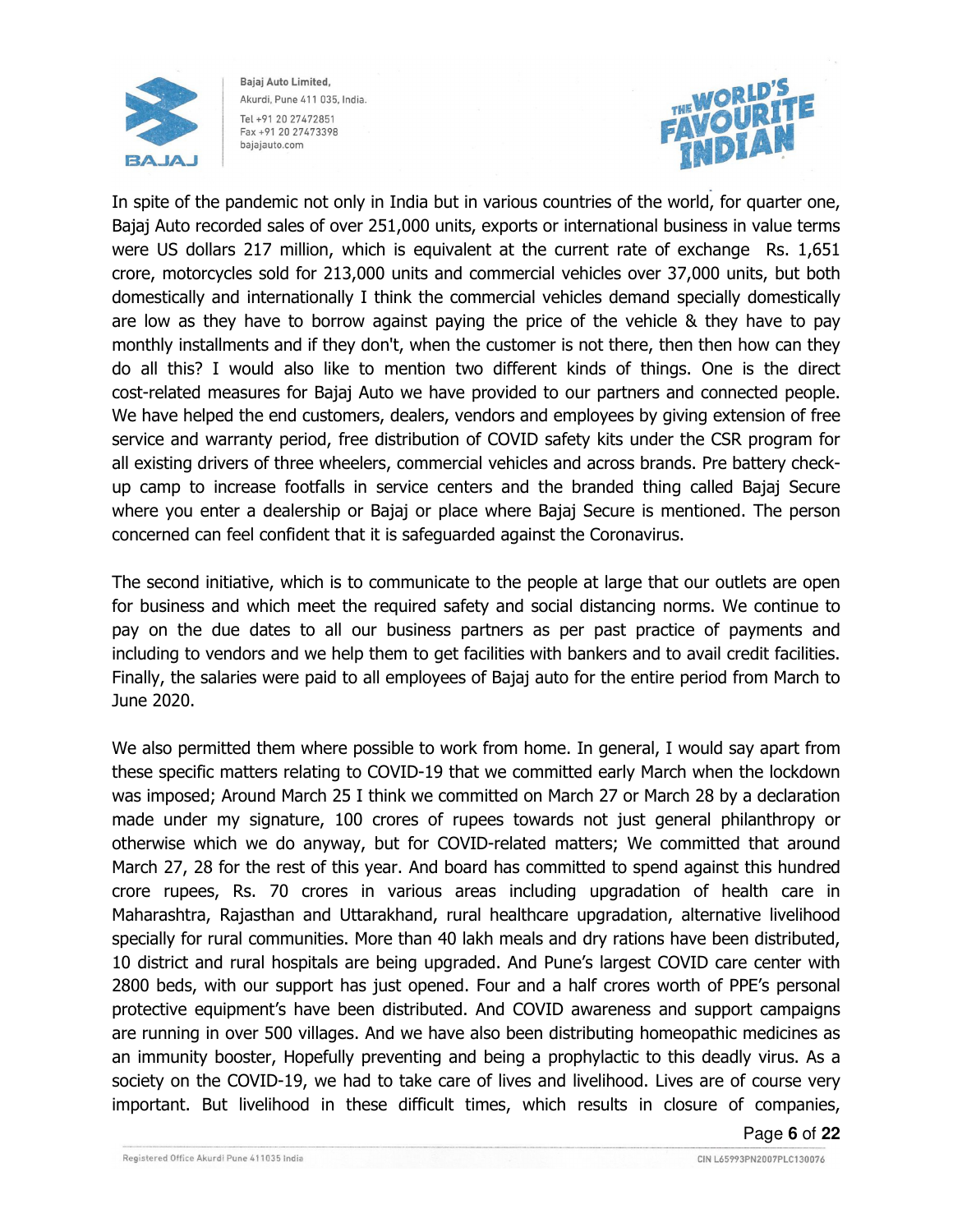



especially smaller companies, loss of jobs is also important. That can mean ultimately loss of lives. We of course all wear masks, practice good personal hygiene and social distancing, to keep the virus from spreading. The authorities need to enforce this in a humane way. To enforce this, we find sometimes people on the streets or on some shops who don't have masks on and who don't maintain social distancing. And I think these need to be curtailed. Authorities also need to ensure adequate testing, tracing and care is equally important that business must be open, as I mentioned earlier from a livelihood point of view and micro containment strategies. Hopefully, governments would be realizing, it should replace total lockdowns with local lockdowns. This is of course a long fight, and personal safety and economic growth must continue hand in hand.

For the statement regarding e-voting and AGM resolutions:

- a) the company in accordance with Companies Act and SEBI Listing Regulations, 2015 has provided facility to shareholders as on 15th July 2020 the cut-off date to exercise their votes on the lines of business given in the Notice through remote electronic voting system.
- b) E-voting platform provided by KFin will be used by the company for this purpose.
- c) the remote e-voting period remained open from 19th of July 2020 (9.00 am) to 21st of July 2020 (5.00 pm).
- d) Facilities are also provided to vote through electronic means at this meeting to those shareholders who have not voted so far. Because if they vote again, then that won't be counted. But if they have not voted so far, through remote e-voting, such a holders may do the e-voting during the meeting as per procedure already set out in detail in the notice of the AGM which you may have received.
- e) Shri Shyamprasad Limaye, practicing company secretary has been appointed by the board of directors of this company as a scrutinizer for scrutinizing the e-voting process.
- f) Each of the items in the notice of AGM will be taken up of course for discussion. I'll refer to just in brief the major items without going into details.
- G) After the end of the discussions, e-voting will be kept open for another 10 minutes, during which e-voting can be done by those who may not have voted as I said earlier, either by remotely voting or E voting at the meeting.
- h) Yes, all efforts have been made by the company to enable members to participate and vote on items being considered at this meeting.
- Lastly, I) members who need technical assistance during the 13th AGM can contact KFin as you are aware on their, email or helpline.

AGM notice circulated to the members by email contains the resolutions to be taken up at the meeting. And I would like to mention just the heading of the resolutions. There are as you are aware seven items. I think two of them are special resolutions, five are ordinary resolutions.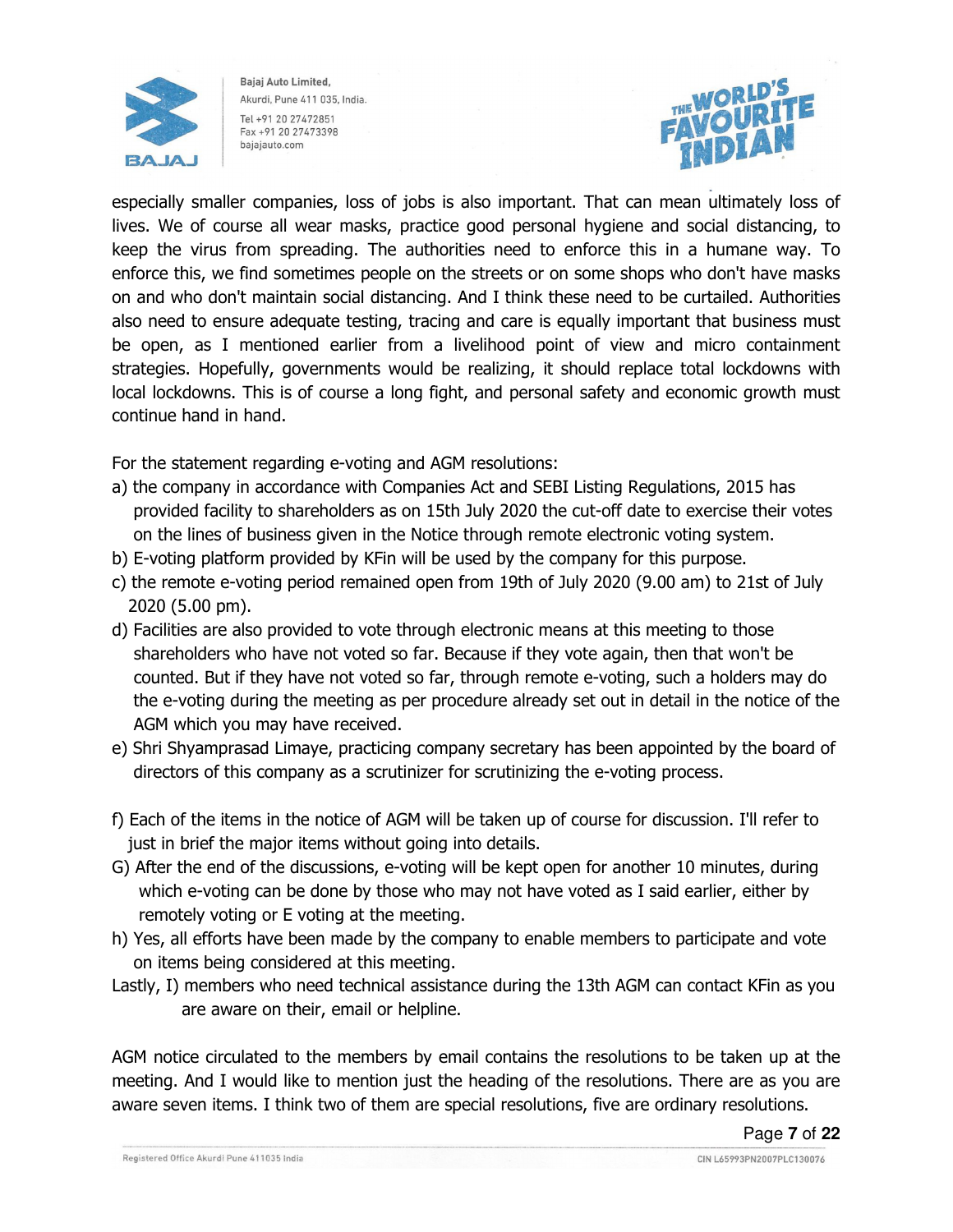



Item number one is to consider and adopt the standalone and consolidated financial statements of the company for the financial year 31st March 2020, together with the directors' & auditor's reports thereon.

Item two of AGM notice is to confirm the interim dividend of 120 rupees per equity share of the face value of rupees 10 each as a final dividend for the financial year up to 31 March 2020; share being face value of rupees 10, interim dividend of Rs. 120 represents by way of percentage term 1200 percent of the face value of the shares.

Item three of the AGM notice is re-appointment of Madhur Bajaj, who retires by rotation;

Item four is re-appointment of Shekhar Bajaj who retires by rotation;

And item five is a special resolution for the re-appointment of Rajivnayan Bajaj as Managing Director and Chief Executive Officer of the company for a period of five years with effect from first April this year i.e.first April 2020. Also a special resolution.

Item number six is the re-appointment of Dr. Gita Piramal as an independent director of the company for a second term of five consecutive years effective first April 2020. I mentioned that it is a special resolution because of the law. Why should it be a special resolution? maybe a fifth, sixth, seventh or several term is different, but why for the second term, I find that the government, I don't want to criticize them, but I don't think they trust promoters or managements.

Item number seven the last one of the AGM notice is appointment of Shri Abhinav Bindra about whom I mentioned earlier, as an independent director of the company for a term of five consecutive years with effect from 20 May 2020. Now I invite queries, comments, and questions on all items which the shareholders deem of interest.

But only shareholders who have already registered themselves as speakers will be allowed to speak. And in the interest of time, there will be a time limit of two minutes for each speaker. Please be brief and precise and avoid repeat questions. Queries received on the specified dates two days i.e. July 19 and 20 will be taken up subject to availability of time and replies will be provided as the case may be by the CFO or the one of the two executive directors and later on maybe by the MD Rajiv Bajaj.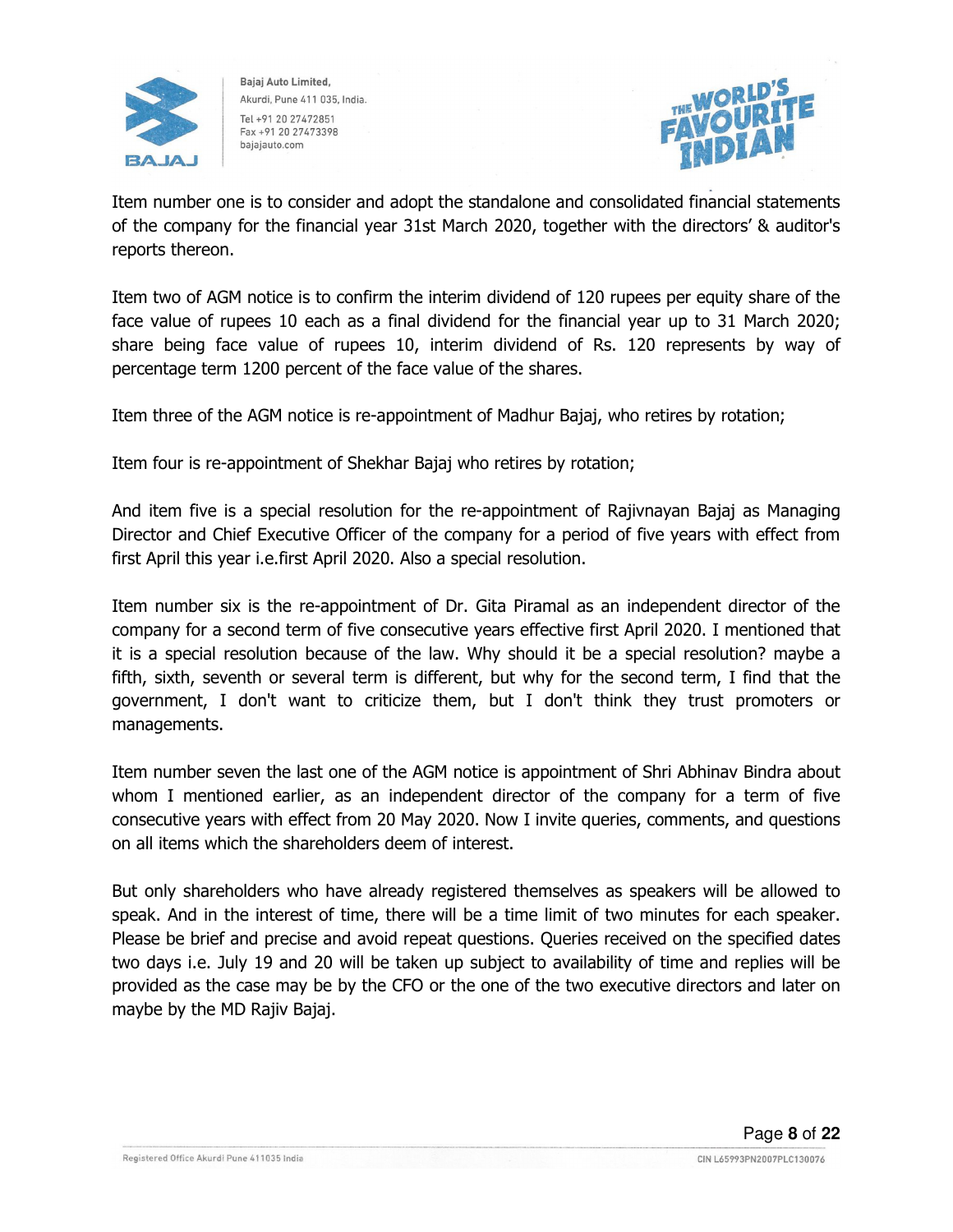



## Questions & Answers:

## Speaker 1:

### Kapil Mehandevata:

Very good morning to all of you. First of all, I would like to congratulate all of you with respect to the launch of the new EV Chetak. And my question pertains to that how the company is going to be a pioneer in electronic vehicles and planning for the launch of further models is a tough competition as TVS has also launched its model simultaneously with the launch of Chetak.

### Speaker 2:

### Gautam Tiwari:

Honorable Chairman Sir, dignified board of directors and all very very good afternoon to all my directors and Bajaj team and my fellow shareholders. Sir I'm very happy that we are here along with full bajaj family. Mr. Rajiv Bajaj MD, Mr. Madhur Bajaj, Shekhar Bajaj, Niraj Bajaj, Sanjiv Bajaj. All very happy Sir, we have been associated with you right from day one. And we are very happy to see the progress and the dividend and the appreciation that you have given to all holders throughout the period of your tenure in the history of Bajaj. Sir for which we are very much grateful. All the shareholders are very much thankful to you sir for guiding management, you have been doing an excellent job Secondly, coming to our secretarial team and finance team secretarial team operation and their Investors Services are good even during this pandemic period of COVID-19 (spoke in local language) Dear Chairman, sir, I have got two queries which I think you will enlighten us. Sir is the company planning any layoffs of employees? Secondly, sir, whether there are any new digital initiatives which are taken by our company in light of the pandemic situation. sir What is the cost of holding this virtual AGM and how much we have saved because of this virtual AGM compared to our physical AGM total amount of contribution is how much to our PM Cares fund and sir Is it a part of CSR spending? Please enlighten it.

Sir, what are the future plans of our company considering the pandemic situation globally. Sir, in such a difficult economic environment, how the company is managing to raise the borrowings for its day to day operations and has the company maintained any cost of borrowing about it sir as far as the business matter is concerned, has the Company's seen any decline. I must have seen some decline as you said in your speech, which is very much elaborate and eye opening.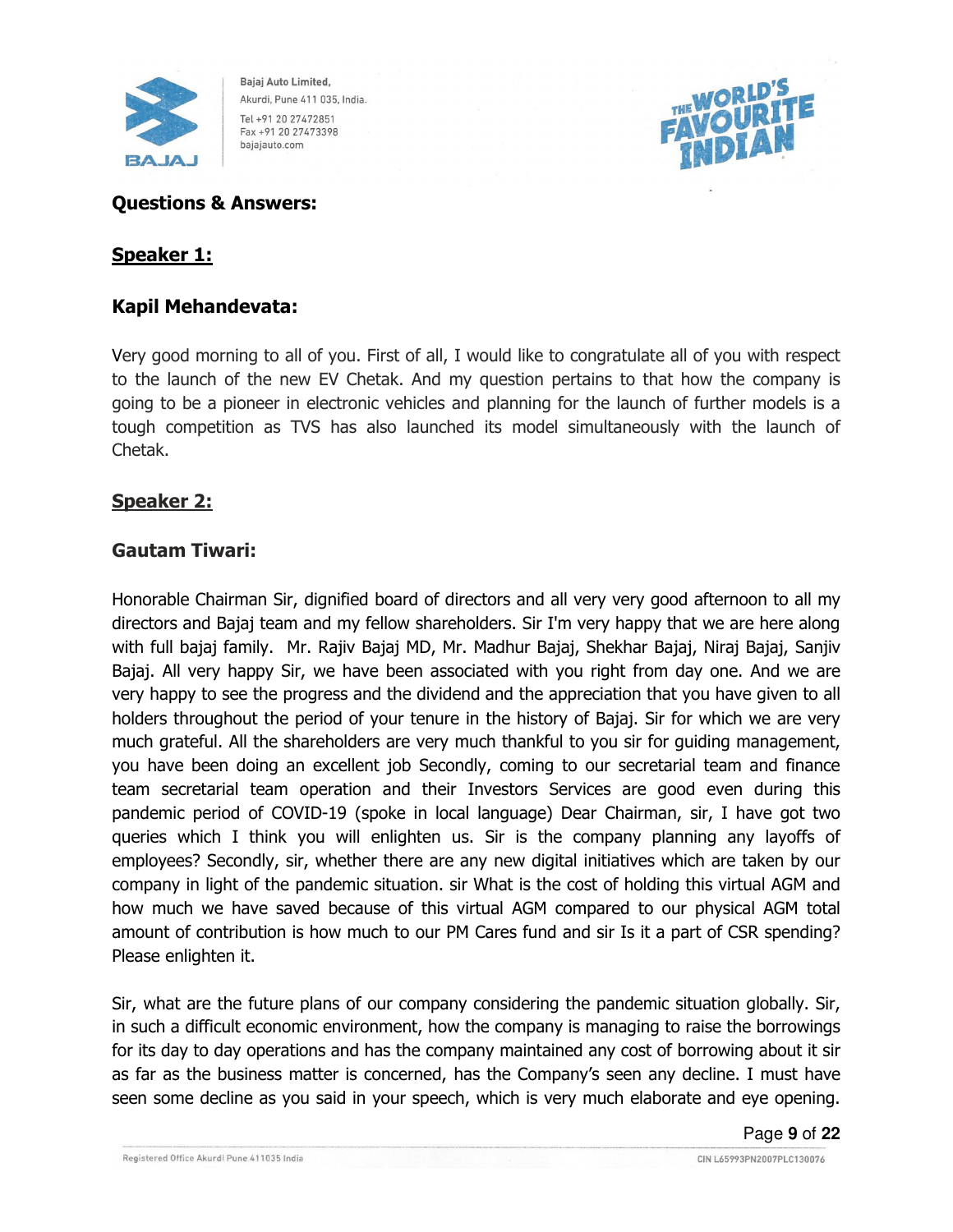



So, to what extent and how much lockdown or how much decline the company has seen during the period of lockdown and how is the pandemic affected our company specially our business in Maharashtra, New Delhi and Tamil Nadu which are the most affected Coronavirus states and moreover, our demand supply ratio sir and our manufacturing units ratio in our India domestically and even globally to what detected this pandemic situation Sir, it is stalled We are very happy about the company's operation. --(spoke in local language) our company achieved a victory and we are very happy sir We are very happy that the company is doing very well and we support all the resolutions we already supported and in future also will keep on supporting and we wish the company very bright and shining and the happy days ahead to all my fellow shareholders and to all those associated companies and we wish you all the best and we thank you once again for patient listening and wish you a very very satisfying future days. I thank you very much sir.

## Speaker 3:

### Hitoshi Shyampathy:

Good afternoon to the board of directors of Bajaj Auto and management. I had just a few queries. Sir, we have launched Bajaj Chetak E-scooter. Can you also venture into the scooter segment introducing Chetak normal like how Activa and Hero Honda have done and can we also venture into the scooter segment? Why are we not venturing much into the scooter segment and we are mostly focused on the bike segment? This is my main concern. The second concern is with going through e-motors or e- vehicles. How will our normal business impact Bajaj Auto? Do we see a transition? if so, what is the cost of such a transition? We have a debt on our books. Does the management propose to stop a dividend payment one year and reduce the debt and become a debt-free company? These are my questions. Thank you so much sir.

#### Speaker 4:

#### Anup Kulkarni:

Honourable Chairman, esteemed director member of the senior management and my fellow shareholders. I am Anup Kulkarni. I represent PineBridge India Equity Fund. We own about six lakh eighty seven thousand shares in Bajaj Auto. First of all, I would like to acknowledge that our new electric scooter Chetak is really beautiful and my deepest appreciation to team Bajaj to launch this product with high quality as promised during the previous AGM.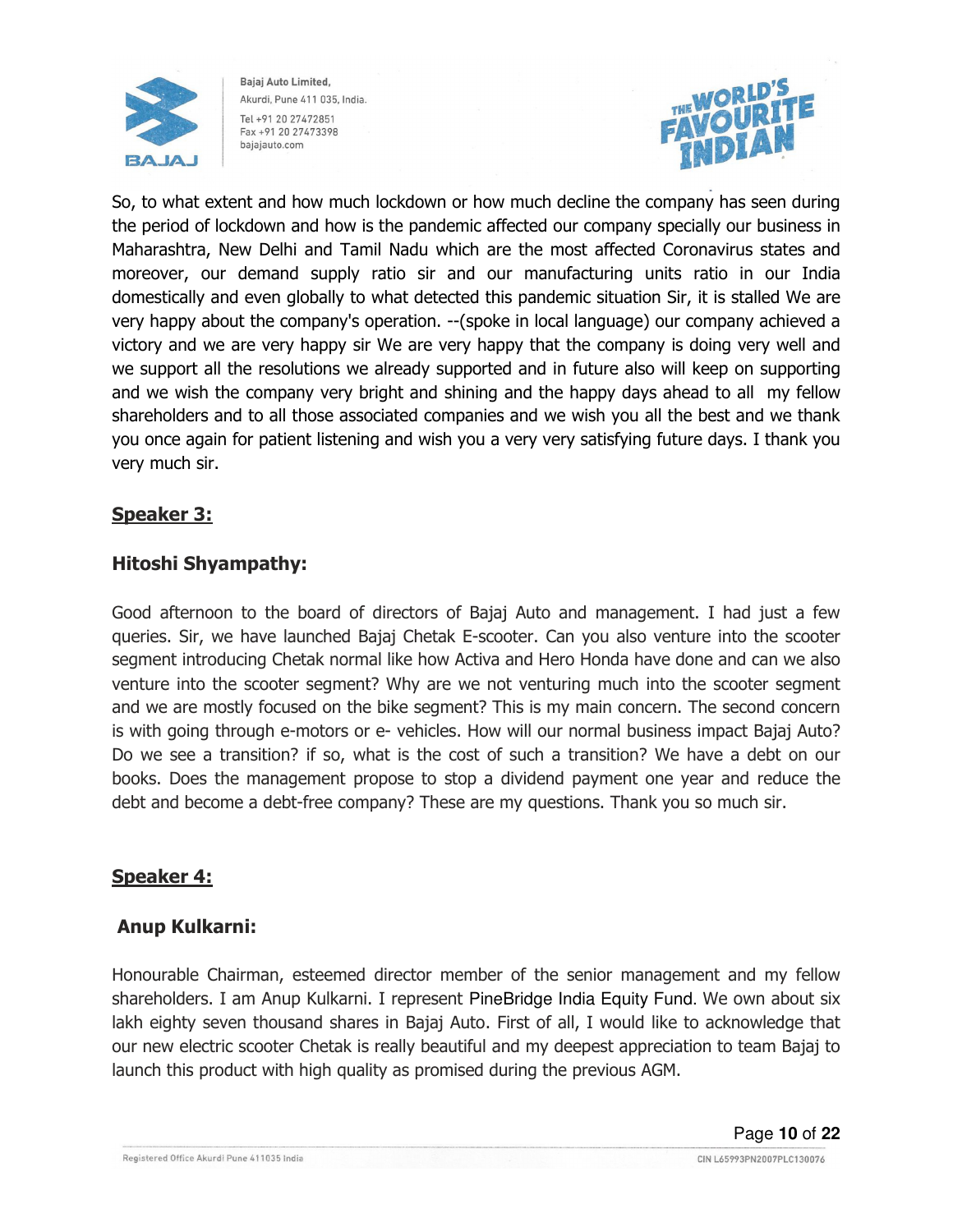



I would also like to show some statistics about electric mobility around the world when the world is surprised by the rise in Tesla market capitalisation and its access to Capital. It is important to know that Tesla has invested only 25 billion dollars in business till date, whereas other electric startups have also invested close to 20 billion dollars; so overall 45 billion dollars of capital has been changing your electric vehicles. And sooner or later, these will try to flood the market with their vehicles in huge proportion. So we should also accelerate our efforts towards the launching of more variants of electric two-wheeler as well as three-wheeler. We will be disrupting our existing business for sure, but I guess it is better to disrupt and profit from it, rather than allow someone else to disrupt it. Secondly, our export of two-wheelers is now almost equal to our two wheelers sold in India, so it would be desirable if the annual report was more about our market position in various markets that highlight our achievement. It could also be great, if you can include more disclosures about KTM to show the great work that we have done and give shareholders a better picture of this business. Thank you and best wishes for the future.

#### Answers:

## Chairman:

Before I ask Soumen to answer questions and then maybe Rakesh and then Rajiv. I am a bit surprised by a couple of shareholders who have been very nice to us and congratulated us very properly & have also mentioned about debt and about servicing of debt and whether we would stop dividend or something. I don't know whether they are referring to some other large company. I would like to inform all shareholders that for over 30 years Bajaj Auto has been a debt-free company. There is no question of Debt service charges. If at all, the surplus we have lent it or invested in fixed instruments or Deposited in fixed return instruments. The point I want to make is there is no question that today, not yesterday or for the last thirty years or even longer, company has been debt-free. I thought all shareholders knew it. I think cost of conducting the e-AGM, is about rupees 5 lakhs which is insignificant for anyone, especially for a company of this size. But we have also saved on various costs, printing of annual reports, postage etc. This also may be quite substantial, so I think the net cost of having this meeting is I would not know exactly, but would be negligible. But I would mention this apart from the cost which is really insignificant. I am missing today the regular real AGM, with hundreds of shareholders. Some employees, are in this room and maybe even outside this room. I wish to see the shareholders face to face. Some of them I recognise. Some are fresh faces, that gives us great feeling of happiness and satisfaction, which unfortunately just does not come from this virtual meeting. That is all. I would request our team to give their comments.

CIN L65993PN2007PLC130076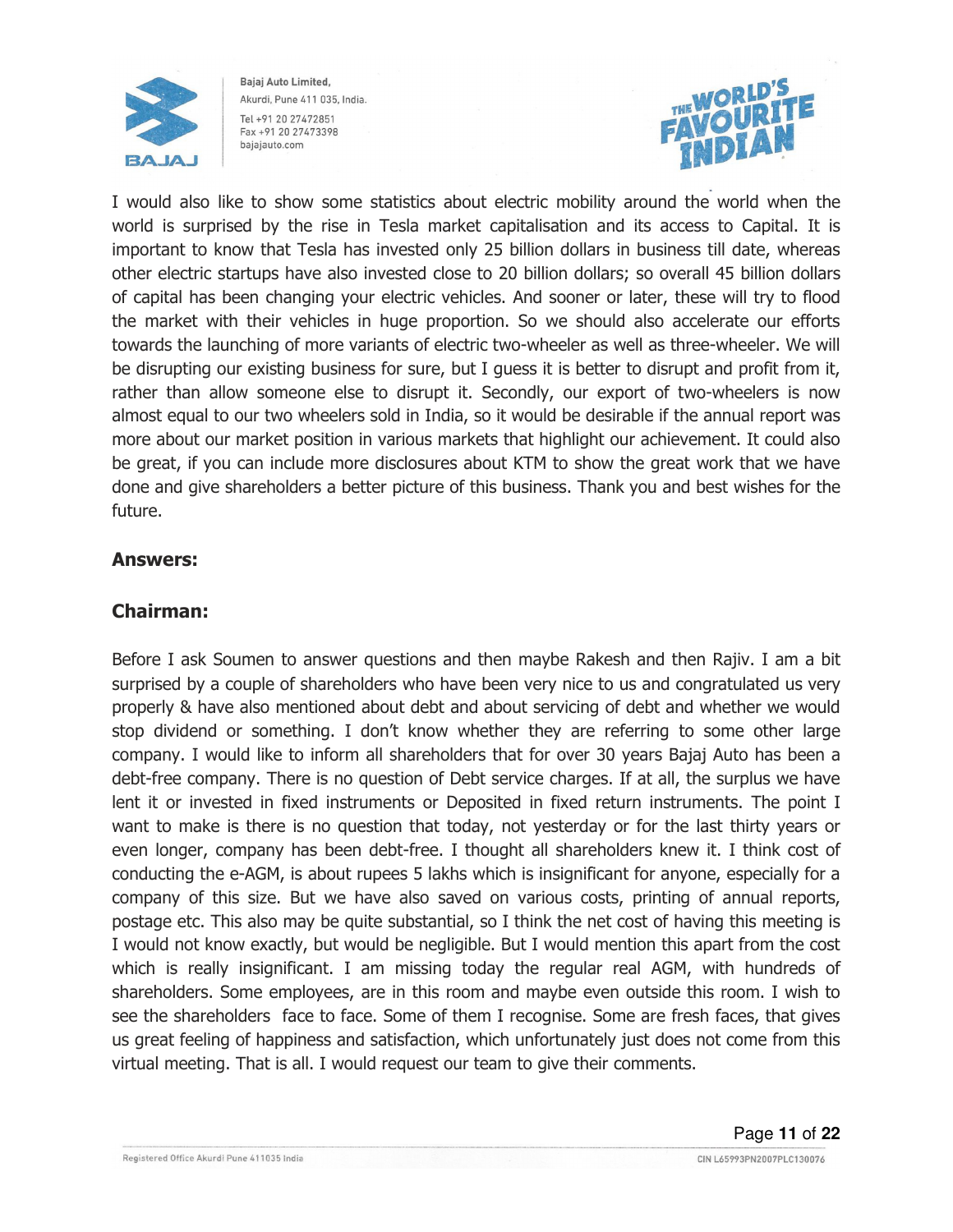



## Rakesh Sharma:

I would take the questions which we have also received earlier and I think some shareholders could not connect but we have got questions from Dipankar Purkayasta. He has asked why the company has lost market share for the last three years in three-wheeler passenger vehicles both in the domestic and export market? What I want to say is that, in the domestic market first, over the last three years, we have actually increased the market share, at a segmental level. There are three major segments in three-wheeler which is the small passenger, the large passenger and the cargo. In all three, we have increased market share. In fact in financial year 19-20, we achieved leadership position in the diesel segment which is really the large passenger segment, for the first time. However if the size of a large segment like a small passenger changes, then the blended market share in overall level becomes lower since we command a very high market share of almost 90% in the small passenger segment. So the differences which you see in the three-wheeler overall market share are nothing but arithmetic. Over the last three years, we have actually made very fine progress. In the overseas markets, we generally are enjoying over 70% market share. In fact mostly we started at 100% as around the world, we have pioneered the development of three-wheelers. In the last three years, we have developed over 23 new markets. Therefore in the initial phase we obviously command a 100% share, but subsequent to pioneering the development it attracts some competitors and there is some erosion due to the entry of competition. However, out of the significant markets, there is only one market where we have 50% share which is Nigeria and we have plans which include rendering a route to the market as well as the introduction of new products to get the market share back to our rightful share. This is among the top three agenda items for our international business.

Mr Purkayasta has also asked a couple of other questions around the electric scooter. He has asked as to what has been the sales of electric scooter in FY 20 and FY21& So far, have they been exported? So as you know, we launched Chetak the electric scooter in January 2020 and we started to commence deliveries around March. Unfortunately, this was precisely the time when the supply chains got disrupted because of the sourcing of some components contract from China, in fact from Wuhan. We received an overwhelming response. We have launched Chetak in only two cities, Bangalore and Pune and we received an overwhelming response from both the cities. So much so that on 23rd of March, we had to cease the bookings and since then, we have not reopened the booking because we do not have the supply chain capacity right now to service these bookings immediately and we do not want to disappoint customers. So our first objective is to ensure that we complete the servicing of the bookings which we already have. We have not yet exported the electric scooter Chetak, but of course this is a matter which is under evaluation.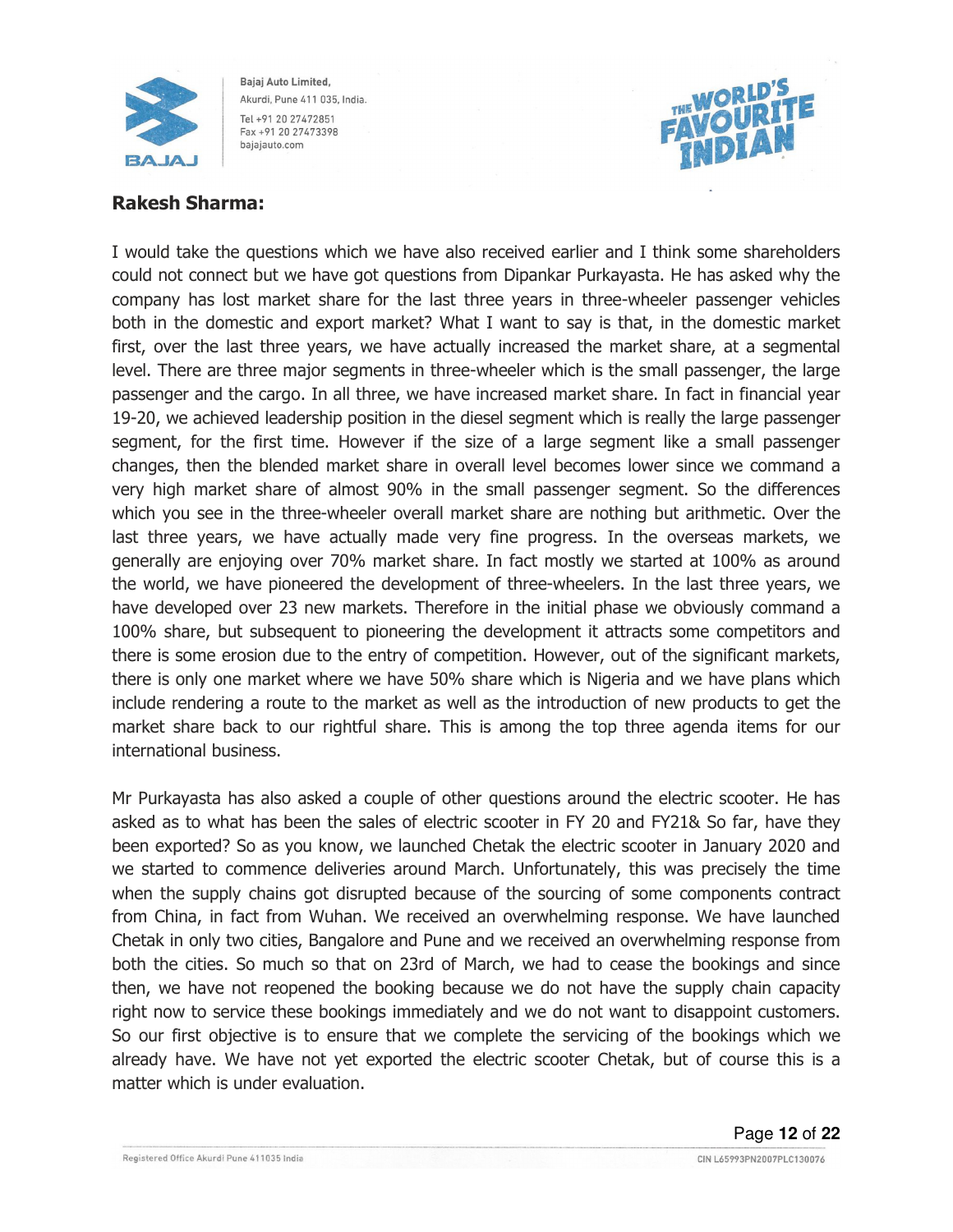



Just continuing on the electric, Mr Kapil Mendidatta has asked as to what is the future prospect of the company with respect to electric vehicles in India. Now, we believe that there is a strong case for electric vehicles because obviously, they are very convenient and of course environmentally friendly. But at this stage, the commercial proposition is very very weak. The high battery cost limits the development of the category, However, it is quite probable that cost will reduce through technical innovation and the category in due course of time will be widely prevalent. For the timing of this occurring is highly uncertain, hence our approach is to undertake a limited development of the electric portfolio both in two-wheelers and subsequently in three-wheelers, so that we build our capabilities and go up the learning curve and are prepared for the future. It was towards this purpose that the Chetak was launched and will be developed. So that completes the questions on the electric side which have been asked by Mr Purkayasta, Mr Mehdidatta and also Mr Anup Kulkarni.

Mr. Purkayastha has also asked about why the sales of Qute are not picking up in India and have any exports taking place in financial year 2020 and 2021. Our assessment is that the development of Qute will indeed progress slowly particularly in these early stages because of two reasons. First is, of course, the regulatory approvals levels; there are multiple levels and types of approvals required even after the policy approvals are secured at the centre. With its product approvals, this includes things like permission for taxi purpose, defining the driving licence conditions, fare fixation etc. And these delay access to markets. We have applied for of all approvals actually only in four States though we can apply at 50 States but we only got four States that got all the approvals secured and our first objective is to make sure that these approvals are secured. The second thing which challenges the development of Qute is that it is eventually a new product category with different stakeholders and it takes time to adopt and the different stakeholders include drivers, owners, fleet owners, financials and even passengers. Being essentially a commercial vehicle, its financial proposition has to establish, which includes the setting of things like you know resale value etc. These are bound to take time and we are addressing these challenges to focus marketing programs which also include working in alliances with dried operators like Uber; a pilot project with Uber in Bangalore is showing really good promise. In exports, we have exported in fact 4400 units in 29 countries in FY19 which has increased to 5200 units and in quarter one we have exported 400 units, quarter one of FY21.

Mr. Purkayastha has also asked about the position of our business in Indonesia. Our understanding of the Indonesian market is that the customer is highly sensitive to performance, aesthetics and the brand. The Japanese brands not just in auto but across all categories hold a very dominating position for many many years in Indonesia, In fact across Asean. Hence our strategy has been working along with the strategic partner KTM & to work together with them and first build a franchise for the KTM brands. Given our prior experience in Indonesia and

Page **13** of **22**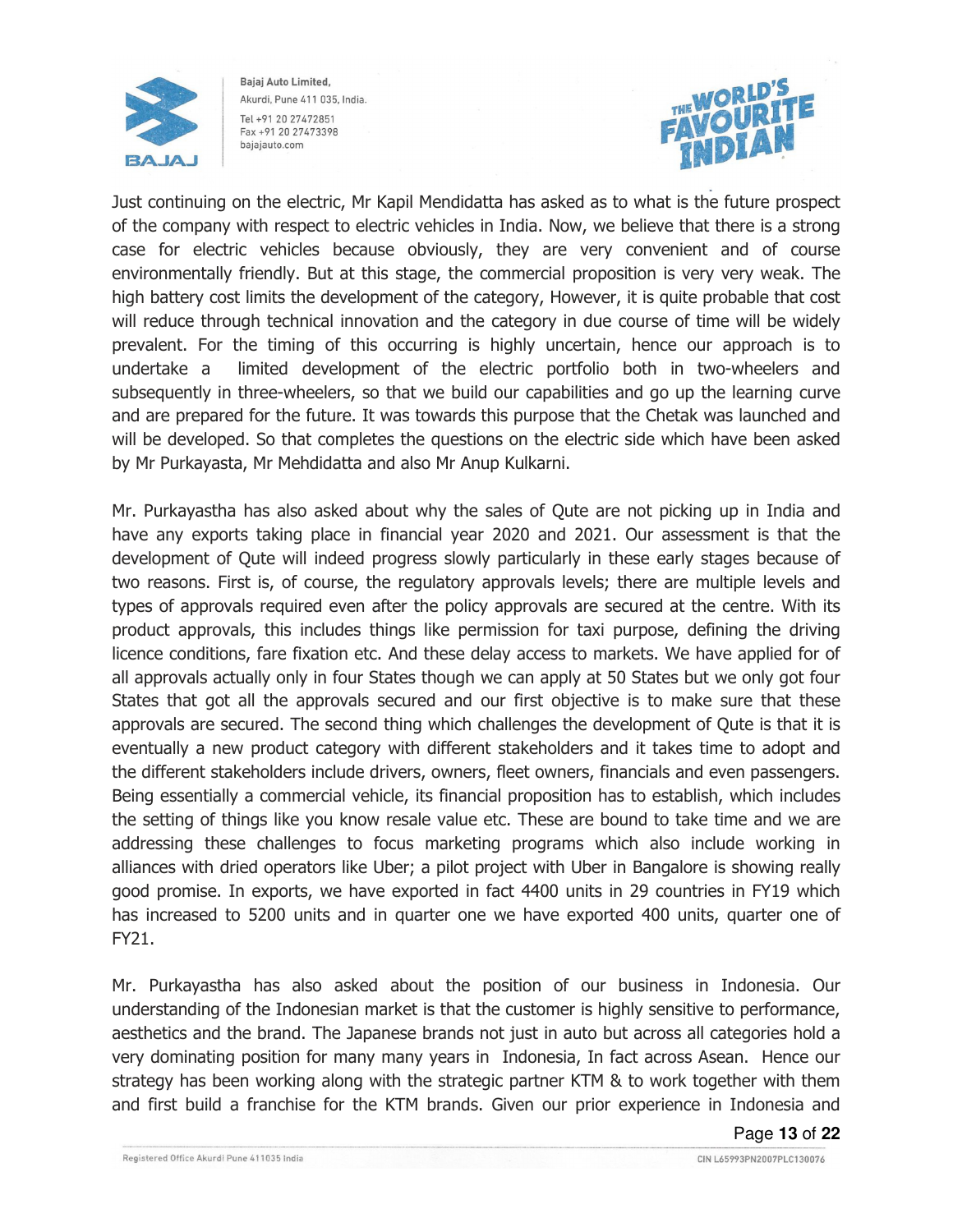



other emerging markets of the kind, it's been agreed that in Indonesia, Bajaj will front the development of the KTM franchise in the first stage. This will allow us to establish a route to market, secure essential relationships with dealers, distributors and financiers etc and also improve our market and customer standing. We have already established a CKD operation, we have secured control of brand and IP etc. And we will commence building the business for KTM and Hasqvarna brands in full flow this year.

Mr Kulkarni made the point about 40 to 45% of our revenue coming from International Markets and is a very good point about providing some more information in the annual report on our international markets as well as KTM performance and these points are noted we will address them in the future.

Of the questions which were asked today, Mr. Gautam Tiwari has asked about digital initiatives & is a very pertinent question given that a lot of constraints have been imposed on the ways of working. And in some ways, new avenues of engaging with the customers have also been open because of COVID-19 and certainly, these are the days of digital. Of course, we have taken a lot of steps beginning with organising work from home, engagement with our dealers and vendors & a lot of virtual training. So much so, that we have recently launched the Bajaj brand in Thailand & the training for mechanics, dealers etc, was achieved internationally through virtual means or the dealers and vendors, inspections of service stations etc, we are deploying digital technologies. At the same time, we are also making it easier for the consumers to connect directly with Bajaj and also purchase through digital means. Even before COVID-19 appeared, the initiative of Chetak we had already commenced or offered to customers a very very easy way of engaging with us and doing all the transactions digitally. We are extending this to all aspects of our business. You are also aware that the dealers are a very important community who have direct contact with customers and we are working with our dealers to enable them and improve their capability to engage with customers and transact with them.

Mr. Tiwari has asked about lay off of employees. We have not laid off any employees. Having said that I must say that to keep ourselves future-ready we have a regular performance appraisal and performance management it is a very strong area of operation and the outcome of this robust performance management system is not just rewarding the high performing members of the workforce, but also separating people who have not been able to keep pace with the requirements. This is of course done with a lot of care and we are very conscious that this is a very difficult time and we try to give as much as early warning support for people to come back on track and good head up and support for re-employment. I think that completes the questions sir.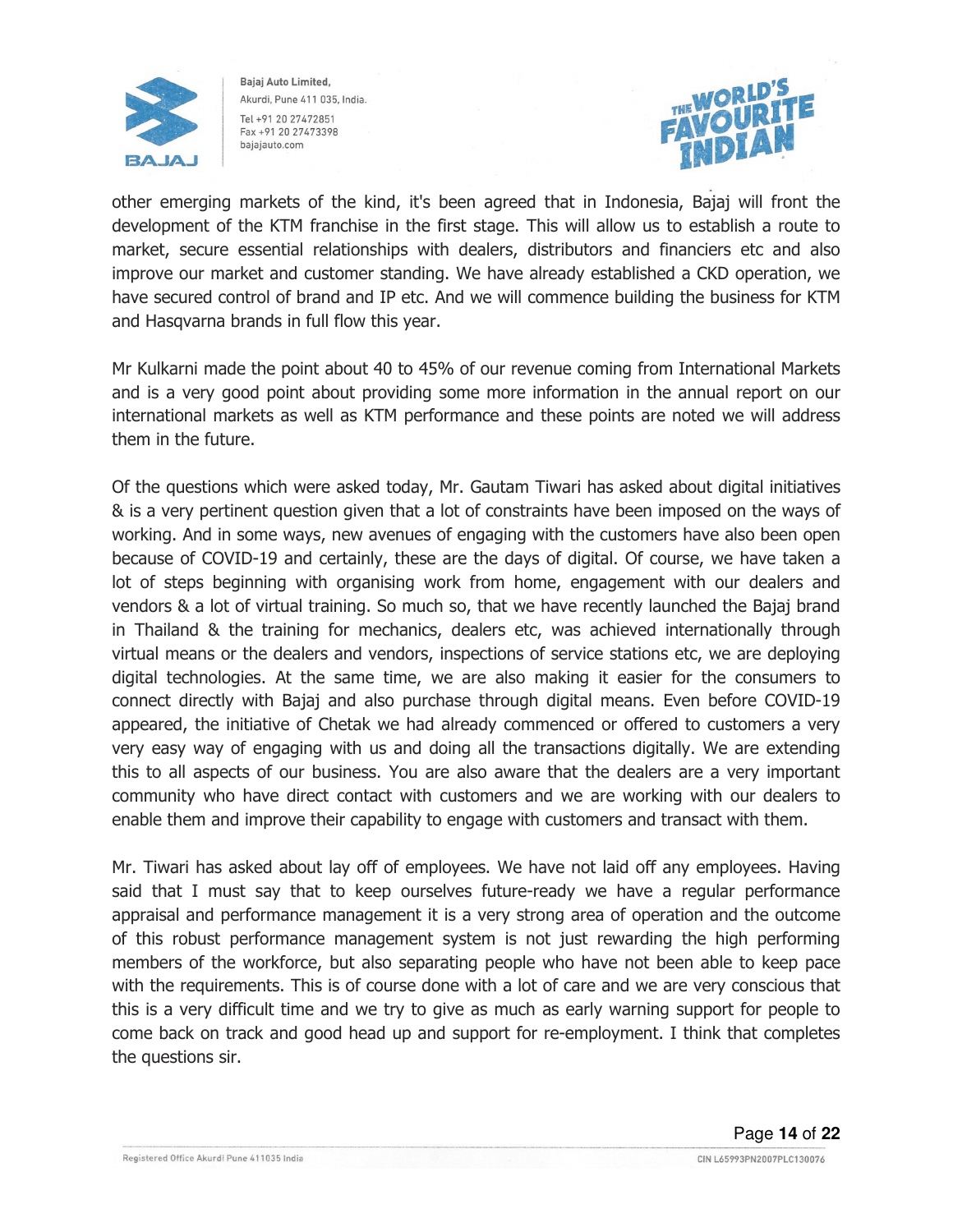



## Chairman:

Thank you Rakesh. Before I give my concluding remarks, I would request, if you would like our Managing director & CEO to make some comments.

## Managing Director:

Good afternoon. Let me start by saying I hope everyone is keeping safe and staying well. I want to start by acknowledging the absence of Mr. Nanoo pamnani. He was to me a charismatic uncle. He was to us a dynamic director, and, very importantly, a very thought provoking guru to all of us at the management of Bajaj Auto. When I think of him today, I believe that if I had asked him, where we should turn our attention, in this moment of crisis, I think he would have said, Look away from what is happening outside and look inside, at your own immunity and what you can do to boost the immunity of the organization. So in that I would like to share with you my thoughts today on what makes Bajaj Auto a resilient organization, particularly at the time of a crisis like this. And through those thoughts, share with you some of the business updates.

I would say our first immunity booster is simply our Focus. About 15 years back, we decided that we were going to be a global company. And that is why today 15 years later, almost half of what we make is sold overseas. I think we are a good example of make in India and I think we are an outstanding example of atmanirbhar India. We are present in over 70 countries in a meaningful manner. And I'm happy to share with you that Rakesh and his team have made inroads into important ASEAN markets in the last 12 months, including Malaysia, Thailand, Cambodia, now, Indonesia for the second time, etc. We are also close to starting operations in Brazil; perhaps over the next 12 months, we will be able to do that; the result of focus, friends, is less what it tells us to do. It is more what it tells us not to do that is important. One of the things we have learned not to do is not to make what somebody referred to as the normal scooter. We don't want to build a normal business. We want to build an extraordinary business. And I urge you to wait for just a few more weeks. And if you were to see the results of the first quarter of our listed competitors, who have ventured to make normal scooters, I think you will be quite relieved that we have not gone down that path.

Our second immunity booster i think is our Versatility. If you reflect on this later, you will find that there is absolutely no two wheeler or motorcycle Company in the world that demonstrates the versatility that we do. At the one end of the spectrum, we make a motorcycle called the boxer which is extremely popular in Africa that we sell for as little as \$400. And on the other hand, we have the capability within the same company to make the racing motorcycles of KTM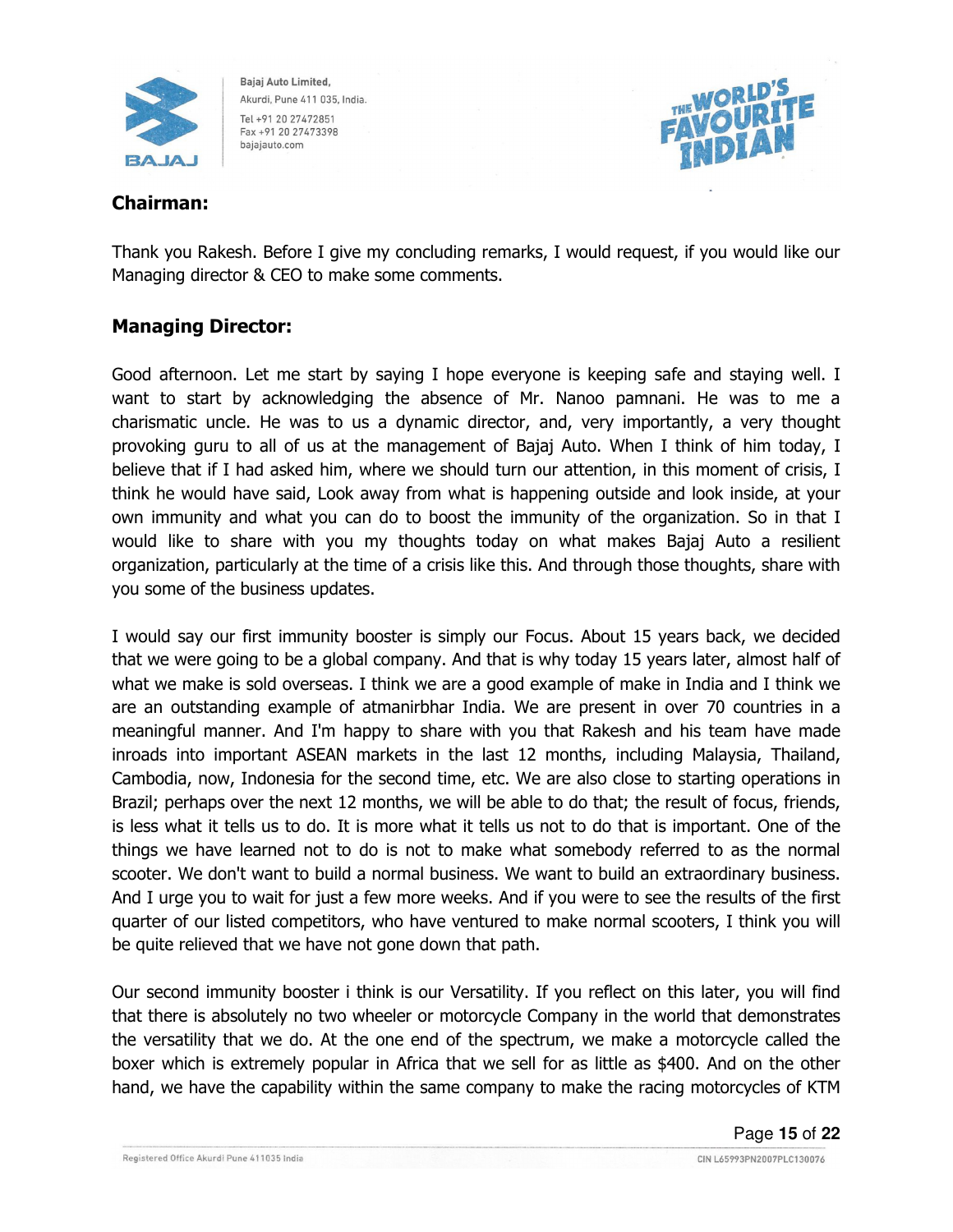



that we export to the US to Europe to Japan and Australia as well. Incidentally I'm happy to share with you that due to the structural change in mobility as a direct impact of what has happened in the last few months, there is a great increase in the demand for KTM motorcycles in the markets that I just mentioned. In June, for example, KTM particularly for the small motorcycles that we export them witnessed a year on year growth in Australia of 100%, in the US of nearly 45% and across the continent of Europe of about 30%. So this is, in a way, a very positive development for us in these very, very difficult times.

Our third, immunity booster is our focus on Leadership. We know as a marketing organization, that business is only rewarding if your brand is number one or number two in its segment. And I'm happy to share with you that we continue to be number one or number two, in the segments in which we participate worldwide, in most of our major markets; of course, in the markets that we have recently entered, that will take some time to achieve.

Number four, what gives us strength is our Alliances. What started with KTM, in a small way in 2007, has now become a very, very strong Global Alliance. To this, we added the brand Husqvarna in the last couple of years, and the Huskies as we call them have been introduced all over the world now, including the Indian market in the last few months. And we are very happy with the way the market has responded to them. I'm sure you've also heard that in the last 12 months, we have sealed our alliance with triumph. Another outstanding company, you could say the alter ego of KTM. Because Triumph is the iconic classic motorcycle as much as KTM is the iconic racing motorcycle. Back home in India in Bangalore, We are very proud of our new alliance with the micro mobility specialist Yulu led by Amit Gupta and his team. And I think this is yet another very promising business vertical for us in the future.

Number 5 Technology:

Bajaj Auto continues to be a pioneer in motorcycle Technology. I don't think there is any technology in the world, in the world of motorcycles that is not in our possession. And indeed, very often we lead the way. And within Bajaj Auto, it is our R&D, which is now over 1200 strong. That leads the way. I am happy in that context to share with you that we are shortly about to open our first international Design Center in Bangkok. And very soon, we will follow up with one in Europe.

Number 6; I would say it is Integration with our distributors overseas, with our many dealers in this market, with our suppliers and with the suppliers of our suppliers. This very close integration with dealers and distributors who are exclusive to our business. And suppliers who while not being exclusive, are significantly if I may say so dependent on us, gives us the best of both worlds. On the one hand, they take care of many of let's say the more downstream issues

Page **16** of **22**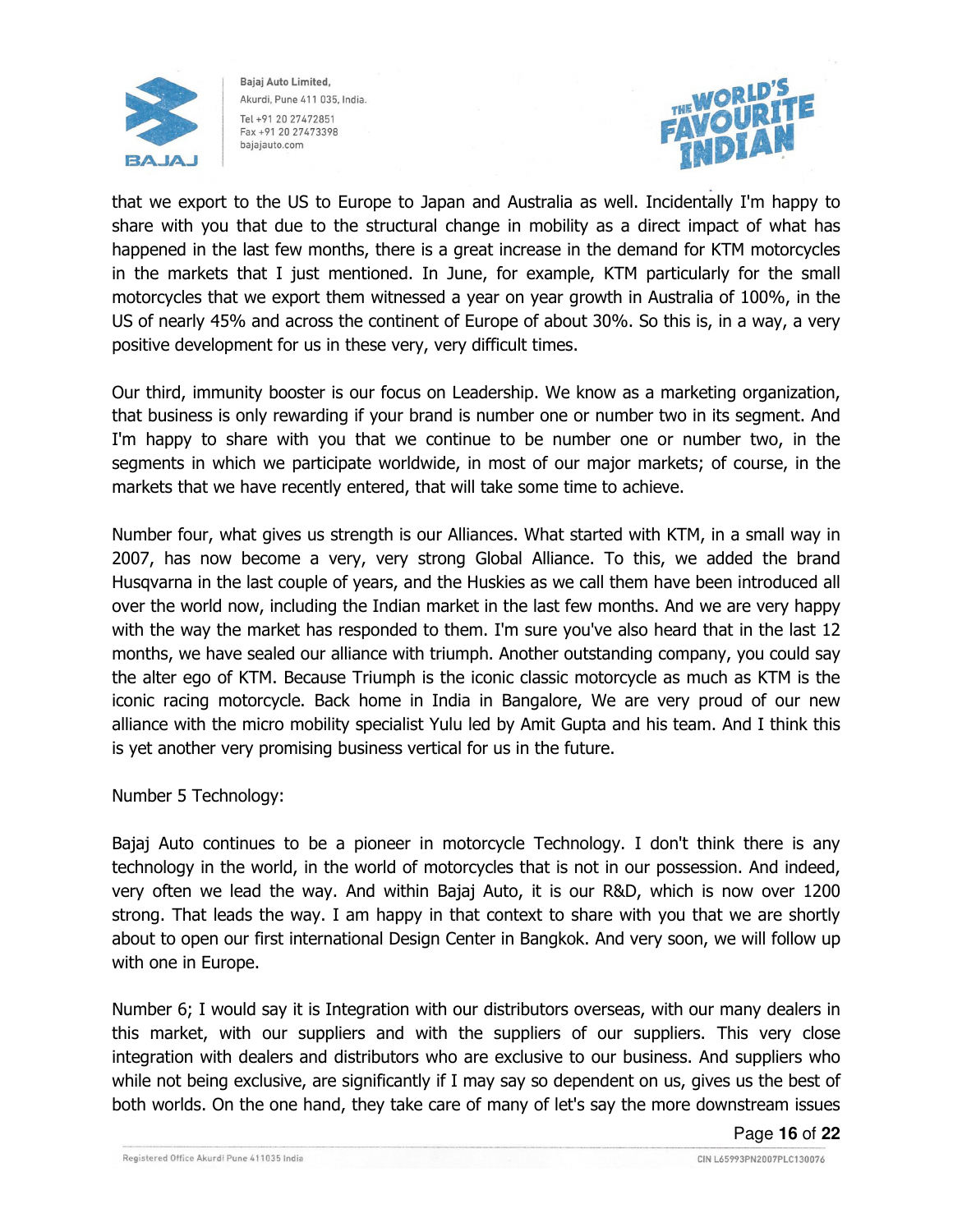



allowing us at Bajaj to focus on our core competence. And yet at the same time, since they are so tightly knit to us, they are as committed to our business as we would be ourselves.

Point number 7 Modularity:

Modularity is something we keep in mind. For both our product and our process, we create platforms for our products, we create platforms for our processes across our plants, and also with our suppliers for our powertrains for our frames for our suspensions for our electronics. The direct benefit of this is in terms of both quality and cost. Creating platforms helps us to create a stable operation, which gives us reliable and high quality and keeps our costs low by giving us economies of scale.

Point number 8; I would say is Frugality. In the auto business, it is often thought that the most important component of cost is material cost. Because it can typically account for 70% of the cost of goods sold. But the reality is that the material cost is not very different between competitors and therefore does not offer any significant competitive advantage to one over the other. 30 years ago, MIT made it fashionable to talk about lean manufacturing. Bajaj Auto has moved forward from lean manufacturing, to lean engineering and lean marketing. As a result of lean engineering, I believe we have a fixed cost, which is globally competitive, perhaps one of the best. And we also have a very tight marketing budget, because we believe our brands and our products speak for themselves. As an example of this, let me share with you that in the month of June that just passed last month, despite operating at only 65% of capacity, because we are constrained by the occasional lockdowns at Aurangabad and Chakan. So, despite operating in only 65% capacity, our breakeven point is so low. Thanks to lean engineering and lean marketing that our June EBITDA stood at 19.8%., despite the fact that our very profitable Three Wheeler business is very deeply impacted for the moment. So June EBITDA of 19.8% should tell you, what frugality is all about at Bajaj Auto.

Number 9. Would be Productivity. The Prime Mover for productivity across all functions and operations at Bajaj Auto is TPM that we have been practicing for 24 years now. And of course, one of the outcomes of that is the productivity of all our employees from the top to the bottom. I believe we have one of the most competitive cost structures as far as employee cost is concerned in the industry. And this despite the fact that our CTC compares with the best not only in our industry, but across industries.

Number 10 Differentiation: as a marketing company, we believe strongly in the old adage that you must have a very strong USP but to us the USP now means not just a unique selling proposition, but a unique strategic proposition. And strategy that starts with technology finds its way all the way across to distribution. We believe so strongly in differentiation, which is why when we had a choice in 2011, between taking the easy route of supplying or distributing KTM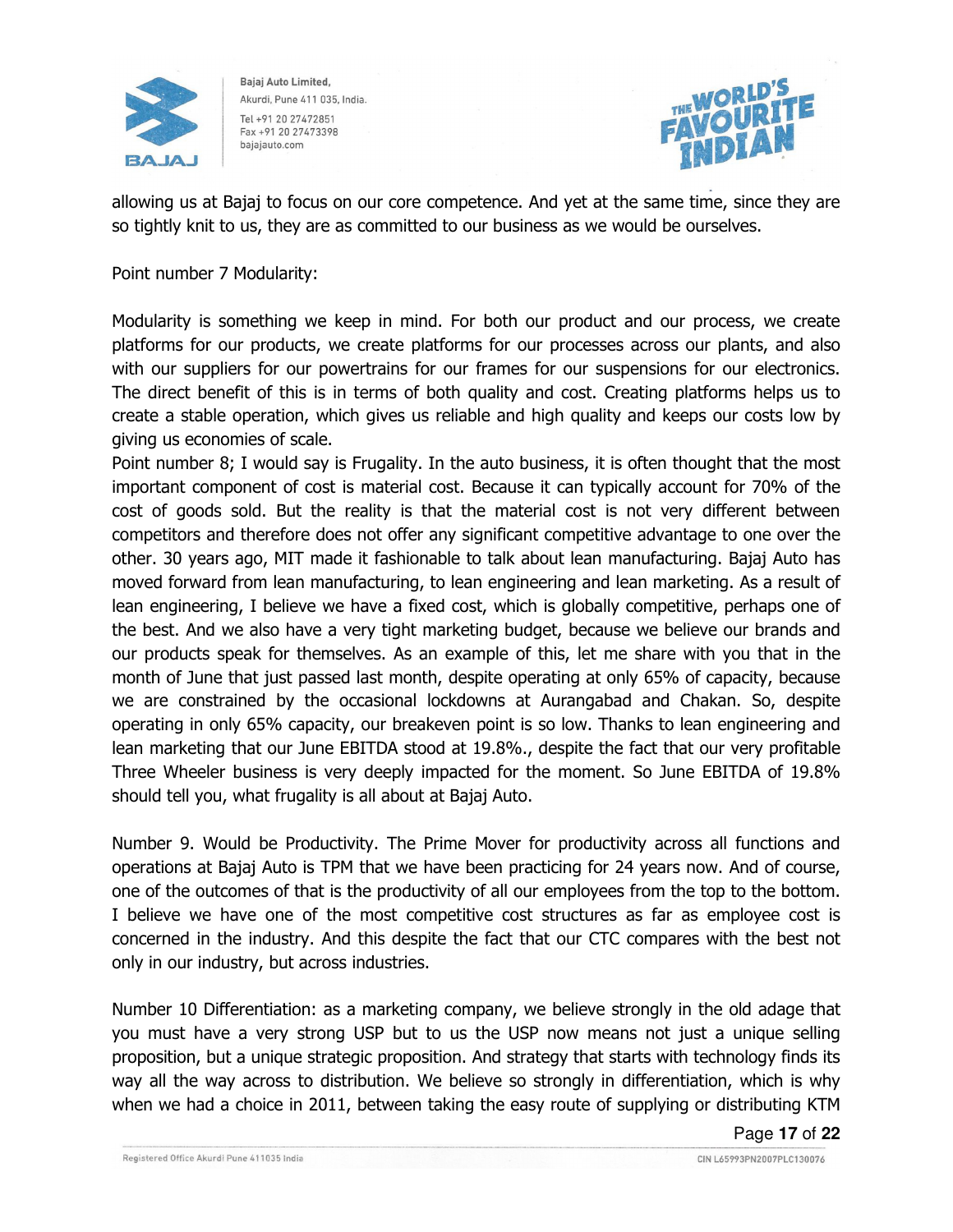



motorcycles into Bajaj dealerships, or taking the longer route, the more difficult path of setting up a all new pro biking network for KTM, we chose the latter, because we knew that setting up a exclusive differentiated network would be a strength in the long term. Today, that has been validated. And if you were to compare us with our competition, that took the easier route, you would know what I mean? We are going down the same path with the Chetak; it would have been all too simple to supply the Chetak into 700 existing Bajaj dealerships. Unfortunately, this jewel would have been lost amongst all the motorcycles that are currently there. We have therefore taken the slower but deeper route once again of creating an exclusive distribution network for chetak, starting as we have at present with Pune and Bangalore.

Number 11; Differentiation follows Niche. We like to say if God is in the detail, profit is in the niche. We believe in this because we are the world's largest Three Wheeler makers. The three wheelers started as a niche over 50 years ago and for many people, it is still a niche.

But what a profitable niche, it is. All the brands that we have been fortunate to bring to market in the last few years including Pulsar, Avenger, more recently, the Dominar and now the Qute that Rakesh alluded too. They all start as a niche and as the marketing principle goes, if you want to sell volumes, you have to market a niche. So we are always creating not just new technologies and products, but new segments and new niches to drive future volumes and future growth.

Point no 12; For me, this is perhaps one of the most important points, is Saleability. Our Marketing Guru Jack Trout taught us that especially when you're selling something that costs as much as a lakh of rupees if not more, you truly cannot sell, you can only supply a reason to buy and that is why we think of ourselves not as a automotive IE engineering company, but as an automotive IE FMCG company where the corporate brand is of greater concern to the shareholder to the employee to the supplier to the dealer, but to the customer, it is the b2c brand or the product brand such as Pulsar, Avenger, dominar, that is of primary importance, everything we do from design to communication is focused on this b2c brand. And that is what makes, I believe our products so remarkable from design through performance to communication.

Point number 13 Priceability:

At the end of the day, every strategy comes down to two options, one to provide the same product as your competitor at a significantly better price directly or indirectly Or to provide much more product in real and perceptual terms for the same price. The first option is simple, make the same stuff and discount it. But it's the second one that brings out the best in engineers and in marketers and that is the path we have always taken. And that is why sometimes when I'm asked why Bajaj is so obsessed with the 20% EBITDA, I say that we are

Page **18** of **22**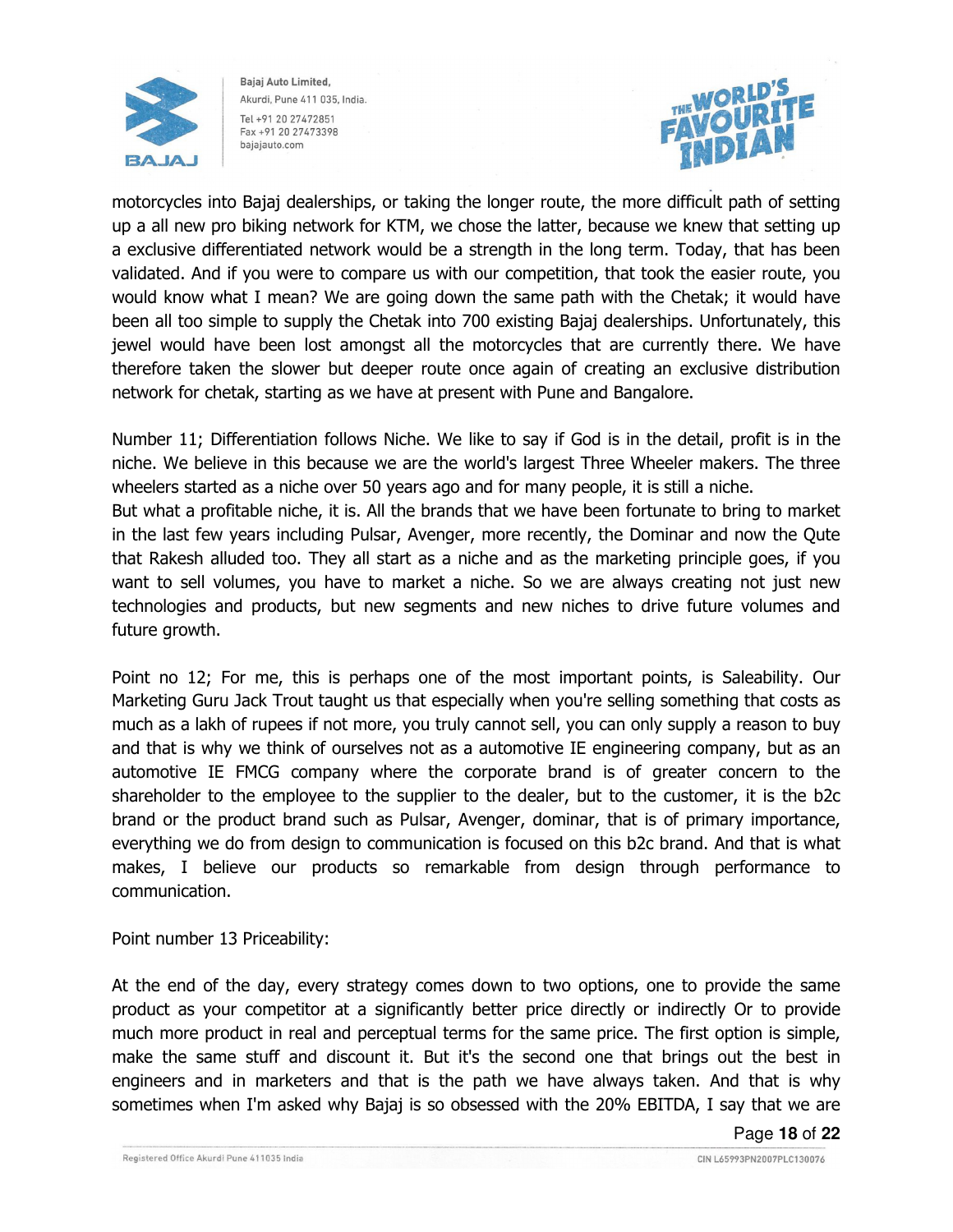



not obsessed with any EBITDA, we are only obsessed with price-ability; we should be able to sell what we make at the same price as our leading competitor. And we should always challenge ourselves to provide more value in the product in the retail experience in the aftersales experience to justify that price.

Our 14 Immunity booster is Alignment:

Alignment of the brand IE Bajaj KTM chetak with the organization within the company. So, for each of these brands, in our business verticals under Rakesh, we have dedicated teams that live and die every day with these brands. This follows through in operations in the plants, in engineering, in purchasing, where we have again as much as possible very clear responsibility for the brands. And finally, as I mentioned before, in distribution, there we do not mix up motorcycles with three wheelers or KTM with Bajaj motorcycles.

Our 15 immunity booster is Agility:

An Agility depends on the team. I believe we have a very tightly knit 13 member, CMC, our corporate management committee, and a seven member management board. And I think we have very clear responsibilities, which makes us individually exclusive, but mutually exhaustive. If I were to describe them in one word, they would be this. My job is simply to provide direction. Joe's job as CTO is creation. Pradeep's job as ED of all operations is execution. Rakesh's job as ED of all marketing, sales, business operations, is realization. He has to make sure people pay for what we sell. Soumen's job as CFO is confirmation; unless he confirms, the board does not believe that we are doing a good job and Ravi Kyran as head of HR. is satisfaction; he has to make sure everybody directly and indirectly associated with Bajaj is happy to be here. And in that context, I want to compliment him and his team at HR who have helped all of us keep up are spirits, just figuratively, not literally. Over the last three months, I think we have been unique in being able to manage the impact on our operations between 24th March and 31st of May, with absolutely no wage cuts, with absolutely no layoffs not only for our own people, but even for those of the contractors associated with us. Of course, before I forget, that we are also a company that sometimes tends to annoy its competitors in the industry, sometimes people in government, that is why the chairman's job is protection; he has to protect all of us.

Point number 16 Diversity:

Chairman talked about this. Today, I'm very proud to tell you that over the last 12 months we have acquired and welcomed to our fold some outstanding international designers from Europe, from Italy, from Japan, from South Korea, and very soon, you will see the impact of their work. The percentage of women of girls work particularly at our R&D at Chakan, at Pantnagar

Page **19** of **22**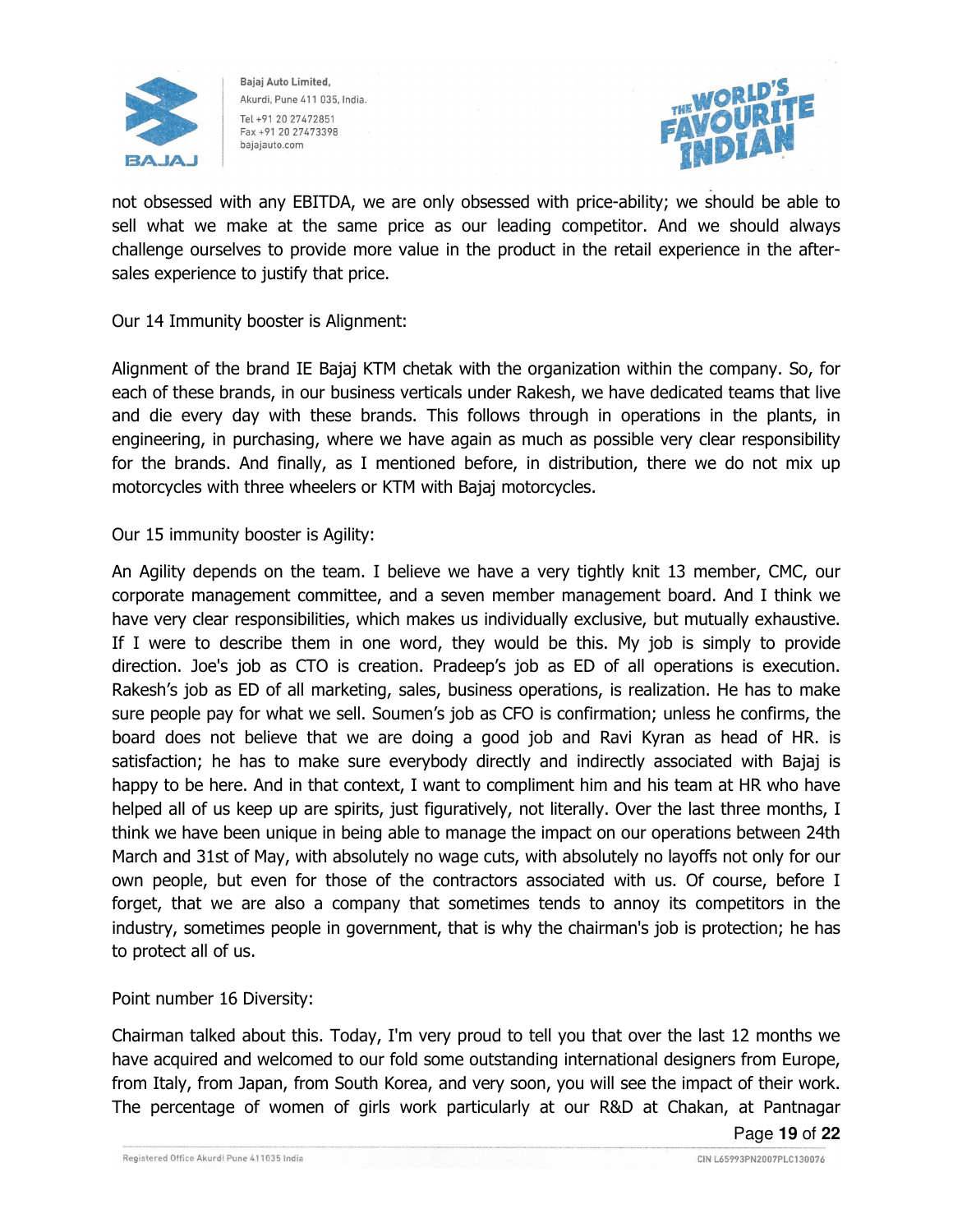



continues to grow our EBU, the export business unit team gets more diverse with every year. And as chairman already mentioned, diversity comes like never before to the Board of Bajaj Auto as well, with the inclusion of Abhinav Bindra; I have known Abhinav personally for the last few years since just before he went to Brazil. And he's a modest chap who likes to say that his only virtue in life is the ability to stay still in mind and body irrespective of the circumstances around him. But I think he does not realize that that is the essence of yoga, because Guruji BKS Iyengar always told me, yoga is to be stable in unstable situations. Abhinav is now mentor, guru, guide & proves to not just many upcoming sportsmen, but to various people in various walks of life. And all of us who are part of Bajaj Auto, we are going to, I'm sure, immensely benefit from his experiences over time.

#### Number 17 Fallibility:

Fallibility is the ability to go with failure. As someone said, if a victory is described in adequate detail, it can no longer be distinguished from defeat. Because all victory comes from learning from defeat, all success comes actually from failure. I remember having started our motorcycle business in the mid-80s. Up until 1997, for 12 years, we failed repeatedly. We were always number four as a motorcycle maker in this country. But we have learned from that move forward from that. And today we are the third largest motorcycle maker in the world. Having achieved that, in such a short period of time, I think gives us great confidence that we can do much better in the next 10-15 years.

#### Number 18 Anti-fragility:

While failure is welcome, we do not wish to repeat our mistakes. And more importantly, we have to ensure that a management error now and then does not become a corporate failure. And I think we can see that in our first quarter results. They'll be managed to deliver, I believe a decent performance despite a disparate quarter. I was very pleased to see yesterday that between Rakesh and Pradeep, they have planned a level of volume for the month of August that is actually back to normal times, as would be the case before the COVID pandemic. And it gives me confidence that by the time we are in September or latest in October, we are actually I am tempted to say likely to see our best ever performance if not better than that. So I feel rather confident, by the way we are moving forward at this time. And I think it is a result of having built great resilience as anti-fragile company.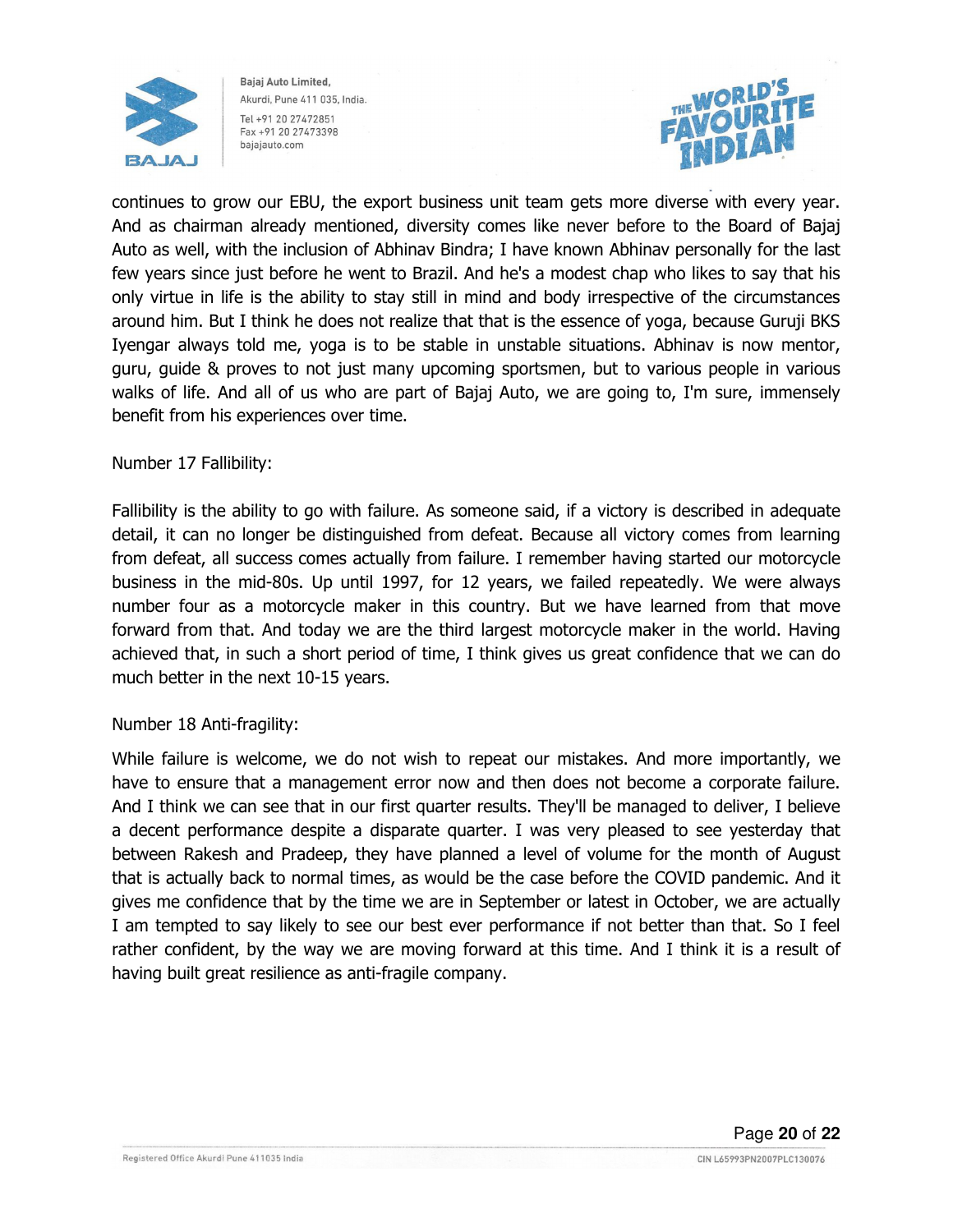



Finally number 19; it's about Immunity, as much as one has to build the immunity in the Constitution of a human being, one must build greater and greater immunity in the business model of an organization. And simply put, this is done with the approach of less being more, I think, participate in lesser segments, with lesser brands with lesser products with lesser resources, I think is the way to achieve more.

So friends in the days of COVID-19, I thought these would be the 19 immunity boosters that might be meaningful to share with all of you, I think Nanoo Uncle would approve of this thought process. And having started with the sad news of his not being here, I want to end on a positive note with some good news. You see, it is said that life is a circle, circle of life, you know, we are in the monsoon season and then we will be in autumn and winter and spring and summer and again we will be in the monsoon, so seasons move in a circle, the seed draws from the soil and becomes a plant a tree, then we have fruit and leaves and flowers and they return to the soil and the circle starts again. And then similarly, you know, we are born, we are infants, then we are children, then we are adults, then we grow old. And in our old age, it is said we become like children again. Also yesterday, you may have heard those of you who joined us yesterday, that from 31st of July, Chairman will step down as chairman of Bajaj Finance. You already relinquished the same position at Bajaj Finserv and Bajaj Holdings last year. So this is also a circle of life. I'm not saying from adult, he's becoming a child again. I'm just saying he started from Bajaj Auto. He went through Holdings, Finserv, Finance, he has come back now to the origin to Bajaj Auto. And he's I don't know what he's whispering in my ear, but something about the insurance companies but I'm sure that to have him exclusively for Bajaj Auto. All of you are as excited as you know, I obviously AM. So that is a very good news for us as we go into the future on that happy note. Once again, I hope you're all well. I hope you all stay well. And I thank you for your time. Thank you.

## Chairman:

Thank you Rajiv. Before I make my comments about the conclusion of the meeting because of this VC meeting. I take one questioner Mr Piyush Hasija, I don't know whether he is still there, who couldn't get connected. But he has sent a questionnaire in writing. He mentioned that whether meeting was held of Independent directors. Yes, the meeting was held of independent as required. Separate meeting on May 20th 2020, without the attendance of non—executive directors or management members. And of course, this was as per the circular, issued by the Ministry of Corporate Affairs. And I would like to mention that in this Annual report of 19-20, this fact of independent directors meeting has been mentioned on page 52.

Page **21** of **22**